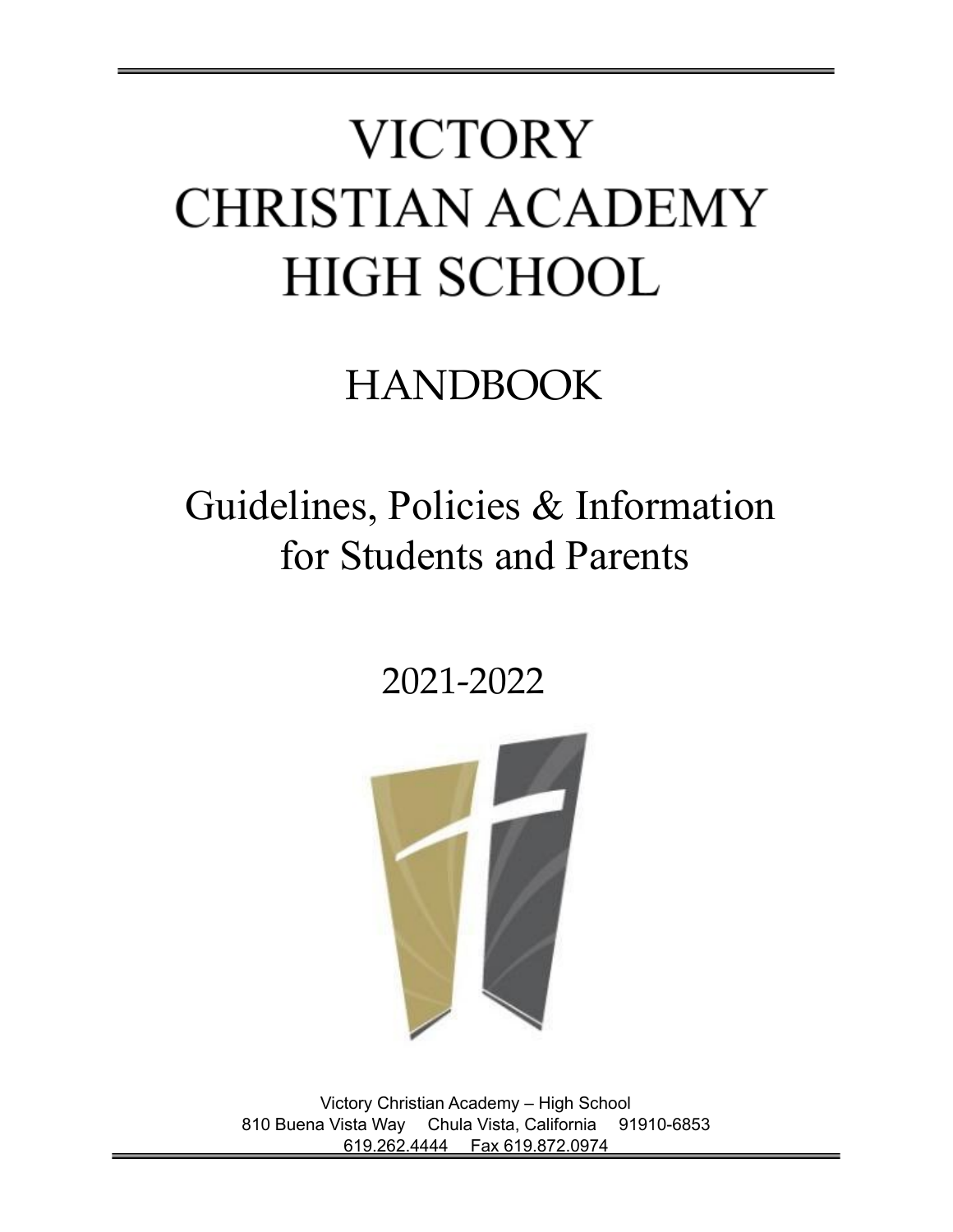#### **DESCRIPTION**

Victory Christian Academy - High School is a Christian secondary school, grades 9 through 12, which offers learning with purpose in a positive setting. It is an accredited, co-educational and college preparatory school. It is an extension of a network of Lutheran schools and congregations, with a heritage of over 200 years of educational ministry in America.

#### **MISSION STATEMENT**

Victory will proclaim Christ to the community through worship, education, and outreach.

*But thanks be to God! He gives us the Victory through our Lord Jesus Christ. 1 Corinthians 15: 57-59*

#### **STATEMENT OF GOALS**

Victory Christian Academy - High School, through a quality staff, program, and partnership with parents and community, endeavors:

- 1. To encourage student growth in **spiritual wisdom** by...
	- providing an opportunity to experience life within a faith community.
	- providing an opportunity for participation in and leadership of weekly chapel services.
	- providing an opportunity for peer ministry.
	- providing a curriculum which includes religious studies and Lutheran doctrine.
- 2. To foster student growth in **academic wisdom** by...
	- creating a positive school community to motivate learning, stimulate curiosity, and allow initiative, and creativity.
	- providing instruction based on student needs to motivate and facilitate learning.
	- providing for the development of skills in problem solving, reasoning, and critical thinking.
	- providing for creative expression and aesthetic appreciation.
	- providing for the development of research, reference and communication skills.
- 3. To facilitate student growth in **individual achievement** by...
	- encouraging and recognizing personal gifts.
	- encouraging realistic goal-setting and intelligent decision-making.
	- providing opportunities for involvement in school leadership.
	- promoting participation in co-curricular, extra-curricular, and community activities.
- 4. To nurture student growth in **faith** by...
	- focusing on Jesus Christ as Savior and Lord.
	- encouraging expression of personal faith through worship, witness and service.
	- encouraging the application of God's Word and participation in the Sacraments.
- 5. To enable student growth in **Christian character** by...
	- enhancing self-worth through the knowledge that we are created in God's image and redeemed by Jesus Christ.
	- promoting Christian citizenship as reflected in active community participation and service.
	- providing a community that exemplifies the Christ-centered life.
	- encouraging the respect of individual differences.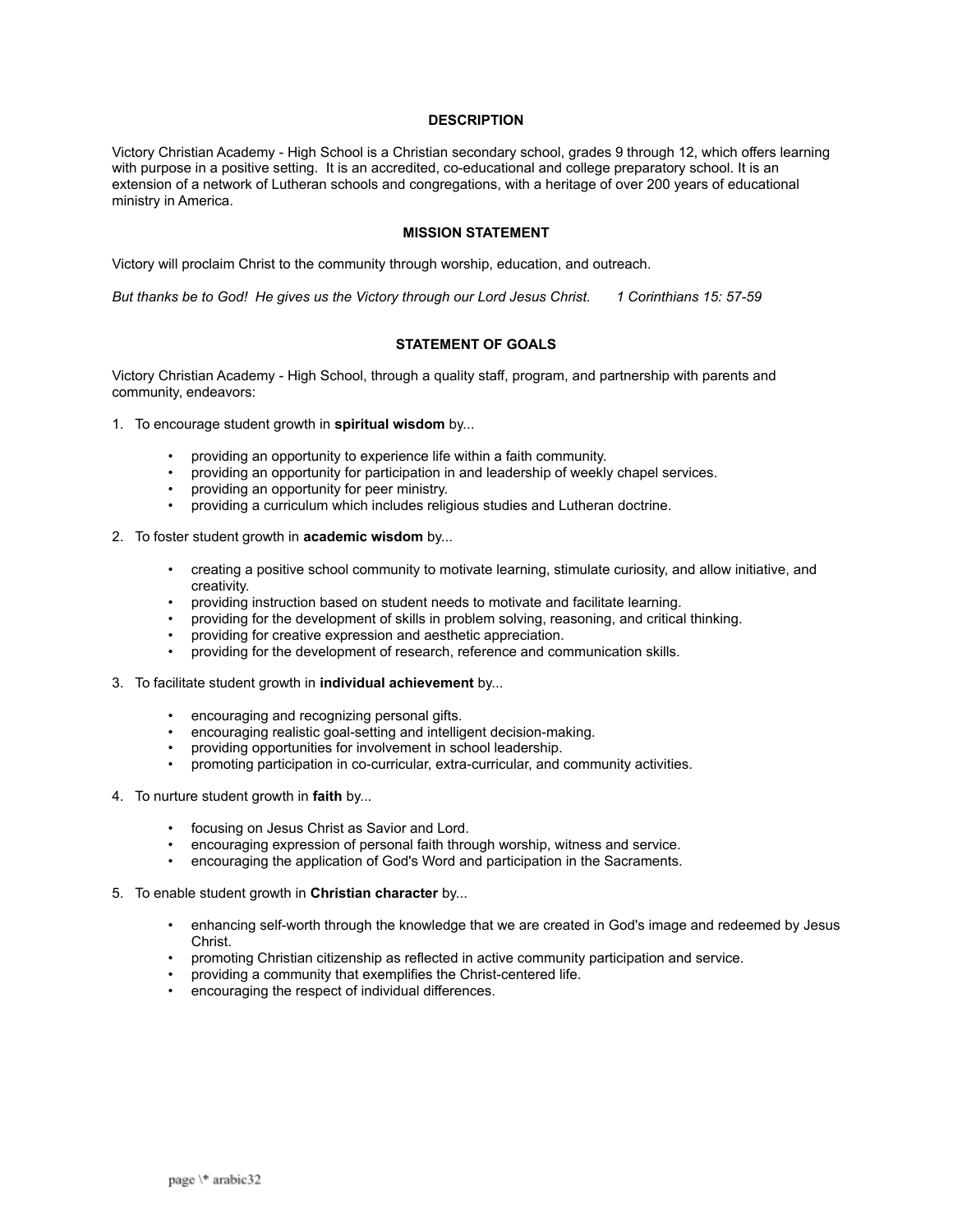#### **ACCREDITATION**

Victory Christian Academy - High School is fully accredited by the Western Association of Schools and Colleges (WASC) as well as National Lutheran School Accreditation (NLSA). It is a member of the Association of Lutheran Secondary Schools, a nationwide agency, and is recognized by the University of California System. Classes are taught by qualified instructors. Graduates are readily accepted to colleges and universities.

#### **ADMISSIONS POLICY**

Victory Christian Academy - High School seeks to admit all students who are capable of being successful within the program it provides as broadly defined in the Mission Statement and Statement of Goals. When a waiting list for acceptance is maintained, the following priorities will be observed:

- 1. Families who already have a student enrolled.
- 2. Families who are members of a supporting (Association) congregation.
- 3. Families who are members of a non-Association Lutheran congregation.
- 4. Non-Lutheran families who are active members of a non-Lutheran, Christian church.
- 5. Families with no active church affiliation.

In order to be considered on the waiting list, the enrollment fee, application form, transcripts from prior school, Principal's recommendation form and Pastor's recommendation form must be received in the school office.

#### **DISCRIMINATION POLICY**

Victory Christian Academy - High School admits students of any race, color, national and ethnic origin to all the rights, privileges, programs and activities generally accorded or made available to the students of the school. It does not discriminate on the basis of race, color, national and ethnic origin in administration of educational policies, admission policies, scholarships and financial aid programs, and athletic and other school administered programs.

#### **HARASSMENT POLICY**

Victory Christian Academy - High School is committed to provide a learning environment that is free from harassment in any form. Harassment of any student or employee by any other student or employee is prohibited. The school will treat allegations of harassment seriously and will review and investigate such allegations in a prompt, confidential and thorough manner.

A charge of harassment shall not, in and of itself, create the presumption of wrongdoing. However, substantiated acts of harassment will result in disciplinary action, up to and including dismissal. Students found to have made false or frivolous charges will also be subject to disciplinary action, up to and including dismissal.

Harassment occurs when an individual is subject to treatment or a school environment which is hostile or intimidating because of the individual's race, creed, color, national origin, physical disability, or gender. Harassment can occur any time during school related activities. It includes, but is not limited to, any or all of the following:

#### VERBAL HARASSMENT

Derogatory comments and jokes; threatening words spoken to another person.

#### PHYSICAL HARASSMENT

Unwanted physical touching, contact, assault, deliberate impeding or blocking movements or any intimidating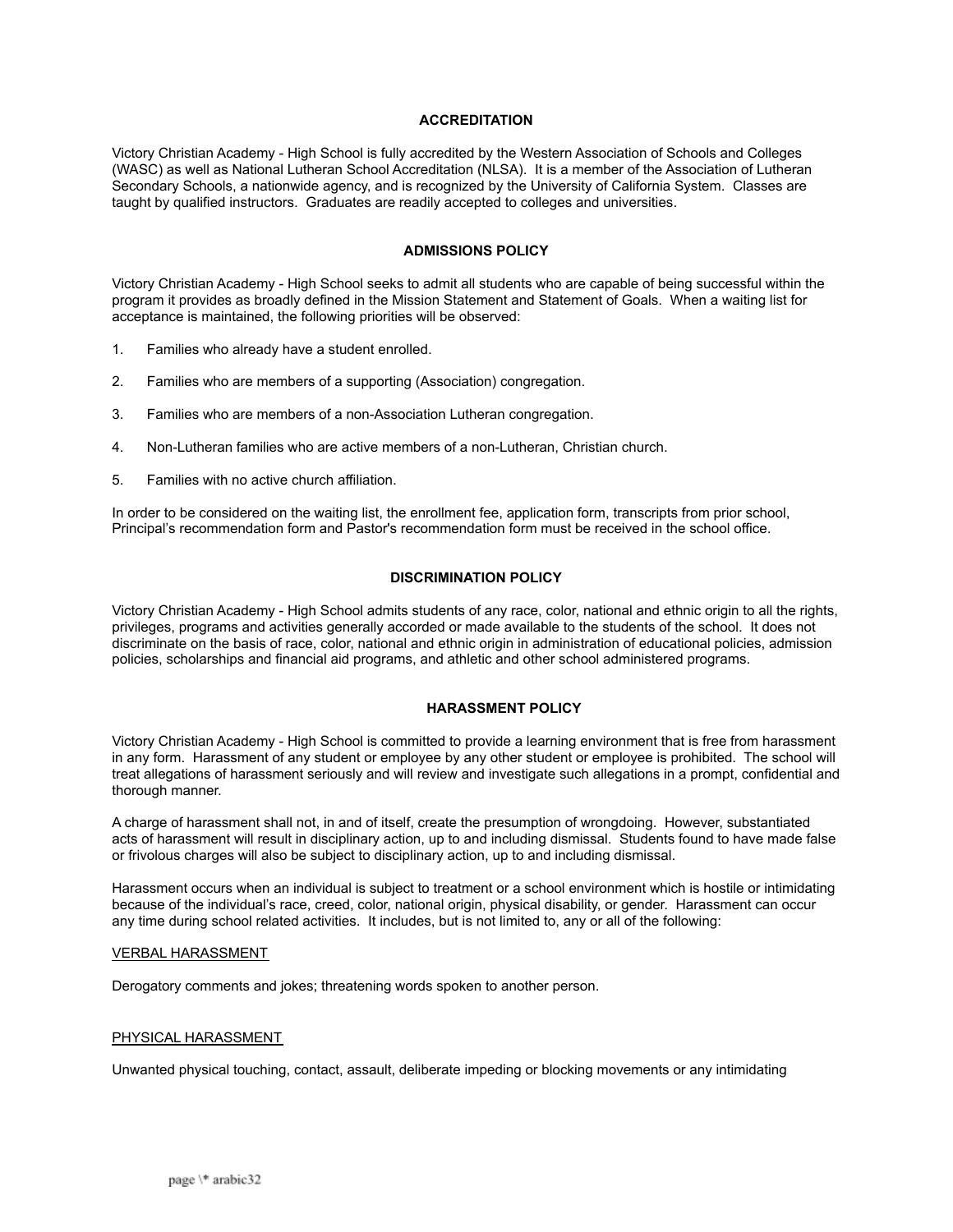interference with normal work or movement. VISUAL HARASSMENT

Derogatory, demeaning or inflammatory posters, cartoons, written words, drawings, or gestures.

#### SEXUAL HARASSMENT

Includes unwelcome sexual advances, requests for sexual favors, and other verbal or physical conduct of a sexual nature when any or all of the following occurs:

- 1. Submission to such conduct is made either explicitly or implicitly a term or condition of a student's academic status or progress;
- 2. Submission to or rejection of such conduct by a student is used as the basis of academic decisions affecting the individual;
- 3. Such conduct has the purpose or effect of unreasonably interfering with an individual's academic performance or of creating an intimidating, hostile, or offensive educational or work environment.

Specific examples of sexual harassment include, but are not limited to:

- 1. Making unsolicited sexual advances and propositions;
- 2. Using sexually degrading words to describe an individual or an individual's body;
- 3. Displaying sexually suggestive objects or pictures;
- 4. Telling inappropriate sexually related jokes;
- 5. Making reprisals, threats of reprisals, or implied threats of reprisals following a negative response to sexual advances.

It is the responsibility of Victory Christian Academy – High School to:

- 1. Implement this policy through regular meetings with all administrators, ensuring that they understand the policy and its importance.
- 2. Make all faculty, staff, students, and parents aware of this policy and the commitment of the school toward its strict enforcement.
- 3. Remain watchful for conditions that create or may lead to a hostile or offensive school environment.
- 4. Establish practices designed to create a school environment free from discrimination, intimidation, or harassment.

It is the employee's/student's responsibility to:

- 1. Conduct himself or herself in a manner which contributes to a positive school environment.
- 2. Avoid any activity that may be considered discriminatory, intimidating, or harassing.
- 3. Consider immediately informing anyone harassing him or her that the behavior is offensive and unwelcome.
- 4. Report all incidents of discrimination or harassment to the principal.
- 5. If informed he or she is perceived as engaging in discriminatory, intimidating, harassing or unwelcome conduct, to discontinue that conduct immediately.

Following an investigation of the incident, appropriate action will be taken which may include suspension or expulsion.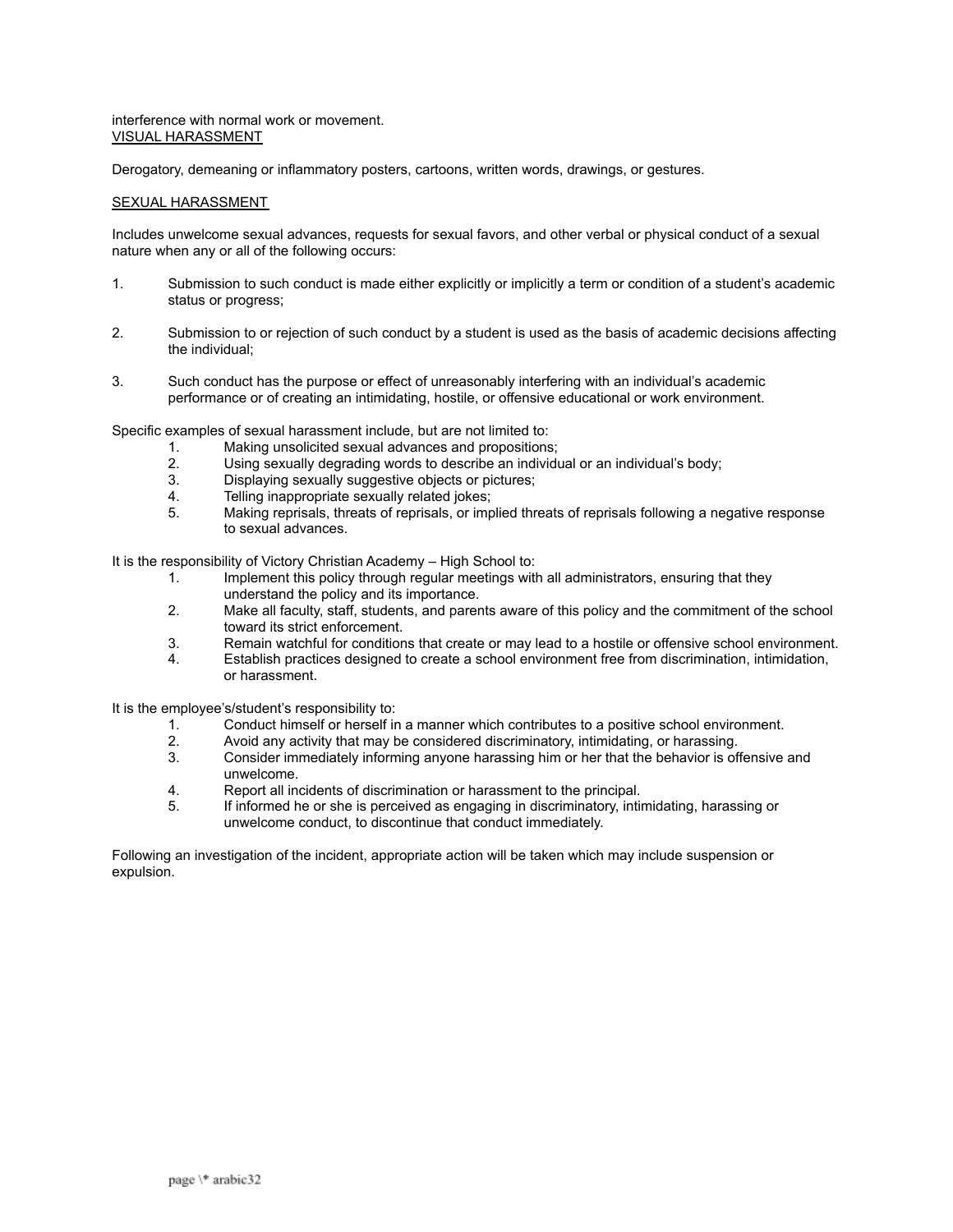page \\* arabic32

#### **TUITION AND FEES**

#### **Domestic Student Registration/Re-enrollment Fee**: \$300.00 (Non-Refundable) **International Student** (Requiring I-20) **Registration/Re-enrollment Fee**: \$750.00 (Non-Refundable)

At the time registration forms are submitted for the following school year, a non-refundable enrollment fee is paid, which covers the setting up of records, the processing of programs, testing, and applications. In addition this fee includes costs for grade reports, student ID cards, and admission to specified school events. The order in which this fee is received sets the order in which students can select their classes for the following year.

**International Student** (Requiring I-20) **Service Fee** (Misc. Fees for Yr.) \$750.00

Non-refundable if the student is not withdrawn 30 days prior to semester start.

#### **Book, Equipment and ASB Fee**: \$550.00

(Returning Students Renting "VICTORY" tablet add \$75.00)

Payable in June, this fee includes the rental of textbooks and lab supplies, ASB dues, yearbook, general activities, earthquake preparedness, and other miscellaneous material costs. An additional \$75 fee is added for returning students who rent "Victory" tablets. Fees are paid directly to the school, *not* through the Vanco Financial Simply Giving plan.

**Athletic Fee**: (Domestic Students) **\$120.00 per Sport,** 

defray the cost of uniform replacement, facilities rental, CIF dues, official's costs, and more.

Non-refundable. Payable before Participation. Students who participate in one or more sports pay a fee to help

#### Graduation Fee: (Domestic Students)  $$75.00$

For students who are graduating, this is due in September of Senior year.

#### **Tuition Payments (Domestic Students)**:

**Payment Plan 1**: Full payment of yearly tuition and fees. Payable on or before July 1. \$100 discount. **Payment Plan 2:** Tuition paid twice a year. Due July 1 & Dec. 1. **Payment Plan 3:** Monthly tuition is paid through FACTS 10 month tuition plan. Sept –June.

Football -TBD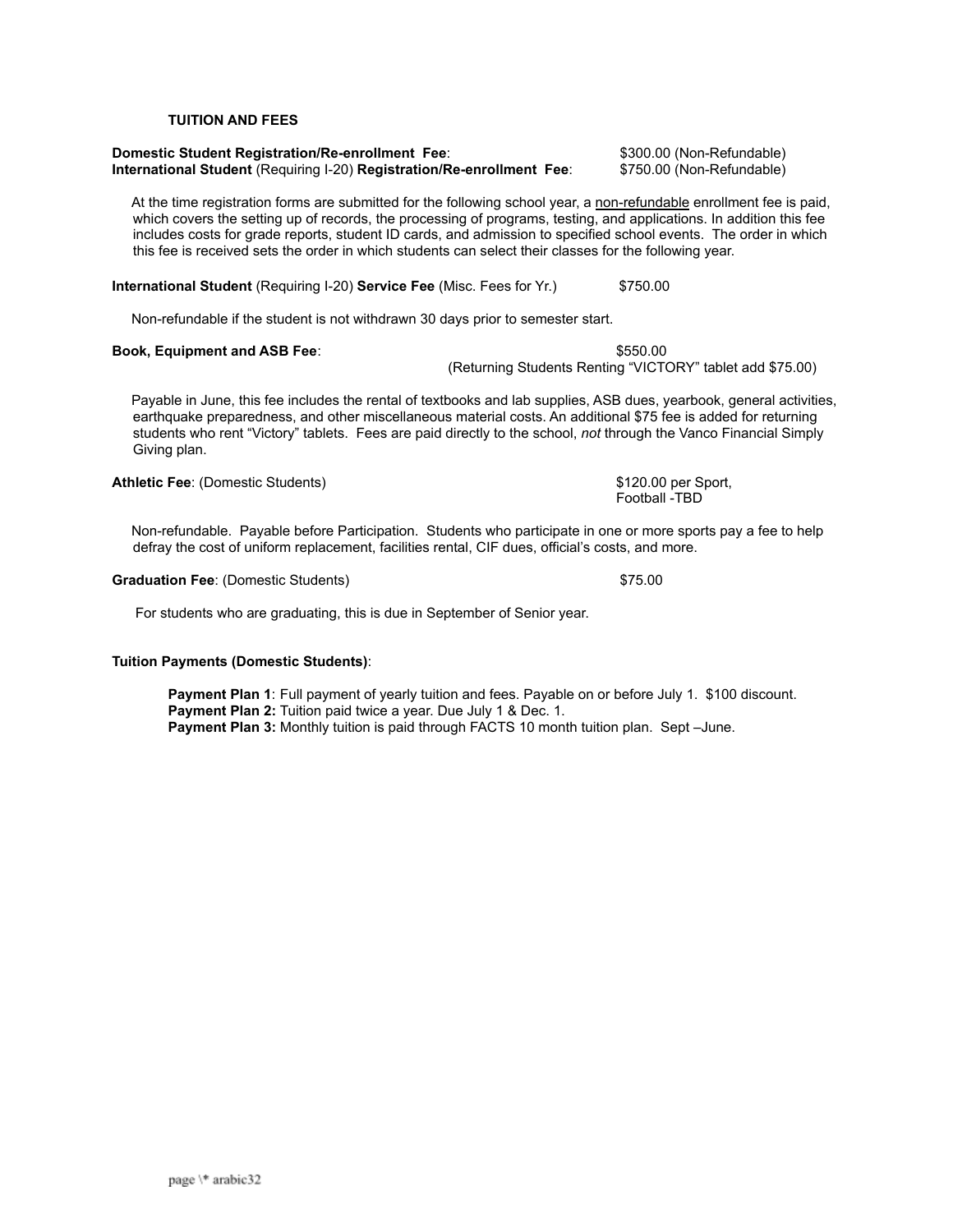**Late Enrollment:** The Registration Fee and the Book & Equipment Fee are due before attending classes. In addition, regardless of tuition payment plan selected, tuition for the current school year must be paid in full by June 1st.

#### **Domestic Students Refund Policies Applicable Upon Early Withdrawal**

- 1. **Tuition** refunds will be granted based on the following:
	- 1. Written notice by parent or guardian is required for a refund.
	- 2. For purposes of determining a refund of tuition paid, dates of withdrawal will be determined by the *latter* of either the date of written notification (#1, above) *or* last day of attendance.
	- 3. Withdrawal 30 business days prior to the beginning of a semester will bring a refund of 100% of the tuition for the semester.
	- 4. Withdrawal within the first 7 weeks of the Fall Semester or within the first 7 weeks of the Spring Semester will bring a refund of 50% of the semester's tuition.
- 2. **Fee** refunds will be granted as follows:
	- 1. The Registration/Re-enrollment Fee is *non-refundable*.
	- 2. Written notice is required as stated above (in ref. to tuition) for each of the items in this section which follow.
	- 3. Withdrawal 30 business days prior to the beginning of the Fall Semester will bring a refund of 100% of the BE&ASB Fee paid for the year. All Books and Equipment must be returned at end of semester/class. (AP books are purchased to keep by student)
	- 4. There is no refund of the BE&ASB Fee other than above.

#### **International Students (Requiring I-20) Refund Policies Applicable Upon Early Withdrawal**

International Students must pay all fees in full before we issue I-20. No discounts apply. Registration/Re-enrollment Fee is non-refundable. If student's Visa is denied, we will refund Tuition and Book Fee upon presentation of denial letter (with official seal) from immigration. International Service Fee is non-refundable if student is not withdrawn 30 days prior to semester start.

#### **Delinquent Tuition and Fees Policy**

It is expected that tuition and fees are paid according to the schedule agreed upon at the time of enrollment. It is the policy of the Board of Regents that students who have delinquent tuition accounts, outstanding fines, books, uniforms or equipment will not be allowed to sit for final exams in their courses unless special arrangements are made with the Board through the administrator. Seniors who have outstanding tuition or fees will not receive their diplomas.

#### **FINANCIAL ASSISTANCE**

#### **Academic Excellence Scholarships**

Each Lutheran elementary school in the county has the opportunity to award \$2000 for their valedictorian and \$1000 to their salutatorian. This scholarship is renewable annually and is based on academic performance.

#### **Great Expectations Award**

Every Lutheran elementary school Principal and Faculty has the opportunity to select the outstanding 7th grader who will receive the Great Expectations Award in the amount of \$1000. This award must be designated by June 1.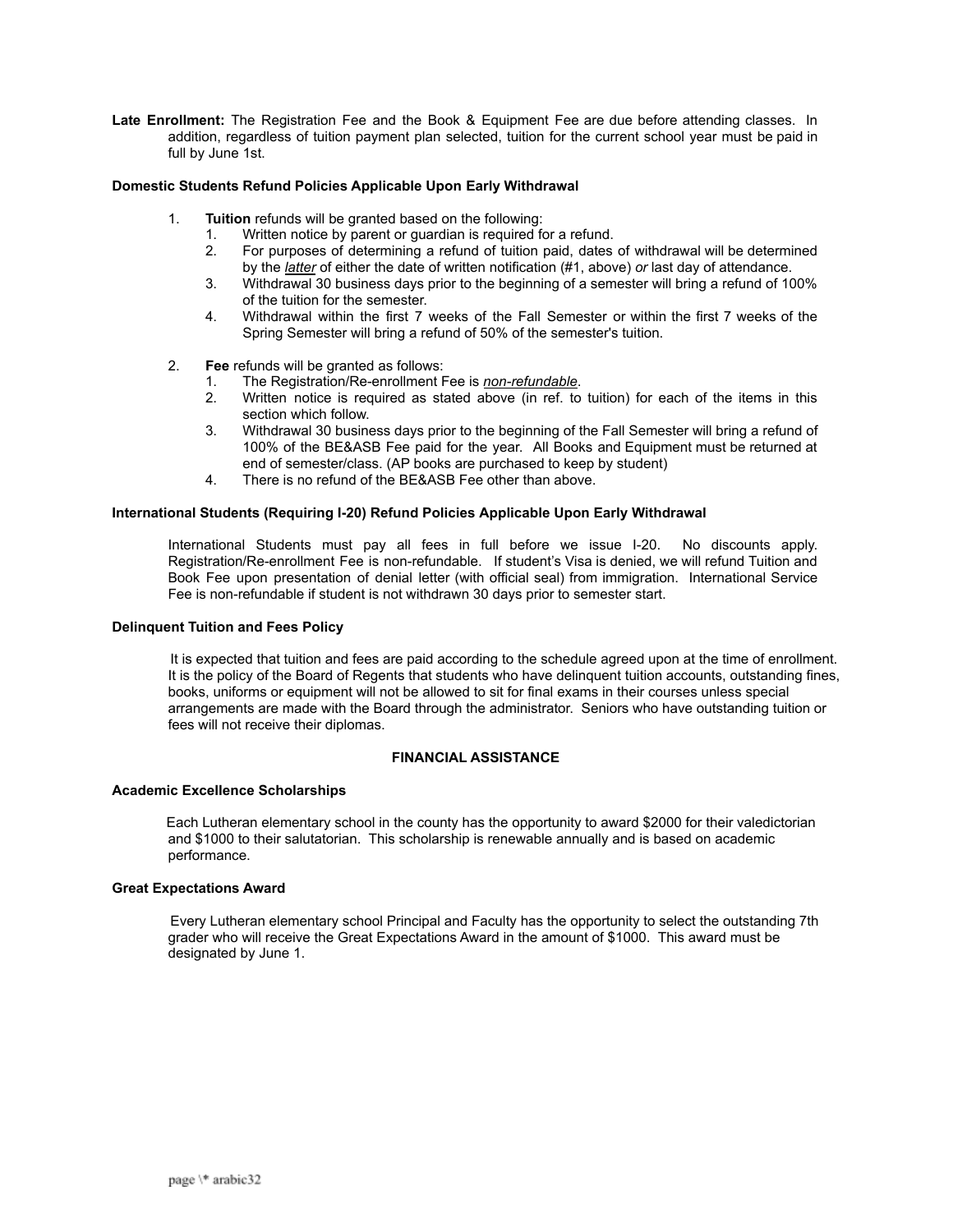#### **Enrollment Sponsorship Credit**

Sponsorship/referral by a current student's family of a family who is new to Victory Christian Academy - High School earns a credit equivalent to one-eleventh of the sponsor's annual tuition for one student. The new student must attend a minimum of three months and have a current tuition account before the credit is applied. *Exceptions*: New ninth grade students from Lutheran elementary schools or others who have already been enrolled through Victory Christian Academy - High School student recruitment efforts do not apply. *Conditions*: Sponsored student/family must indicate on the enrollment form that they were referred to Victory Christian Academy - High School primarily through the efforts of the student or family designated to receive the credit. There is no limit to the number of credits possible per student/family currently attending.

#### **Grants-In-Aid**

- Victory Christian Academy High School is in mission to all students who may benefit from its program. Therefore it seeks to make the best possible education available also to those for whom the expense of tuition is the major barrier to attending. A modest program of financial assistance has been set up (as part of the school's planned expenses and as special designated gifts through the *Knights in Shining Armor Program* allow).
- A limited amount of Grant-in-Aid financial assistance is available to students in families with demonstrated financial need. Victory Christian Academy – High School wants to make this wonderful educational opportunity available to as many students as possible.
- Victory Christian Academy High School uses *FACTS Grant & Aid Assessment* company for our financial need analysis. Families applying for financial aid need to complete an application and submit the necessary supporting documentation to *FACTS Grant & Aid Assessment*. Applicants can apply online at [www.factstuitionaid.com](http://www.factstuitionaid.com). Once an online application has been completed and the \$30.00 fee has been paid, the following information will need to be sent to FACTS to complete the application process:
	- Copies of your most recent Federal tax forms including all supporting tax schedules.
	- Copies of your 2014 W-2 forms for both you and your spouse.
	- Copies of supporting documentation for Social Security Income, Welfare, Child Support, Food Stamps, Workers' Compensation, and TANF.
	- If your family makes more than 80K a year you will not be eligible for assistance; unless a written explanation explaining the circumstance.

All supporting documentation can be faxed to 1-866-315-9264 or mailed to: FACTS Grant & Aid Assessment, P.O. Box 82524, Lincoln, NE 68501-2524.

If you have questions or concerns about the application process, you may speak with a FACTS Customer Care Representative at 1-866-315-9262.

The Tuition Assistance Committee of the Board will determine how grants are awarded using criteria from both need and merit. The limited amount of financial assistance available is awarded according to the following categories:

Church Attendance and participation in church life Family Income Number of children enrolled in Lutheran schools from the same family Unusual medical expenses Christian character Academic Promise and previous academic performance Proven ability to contribute positively to school programs and community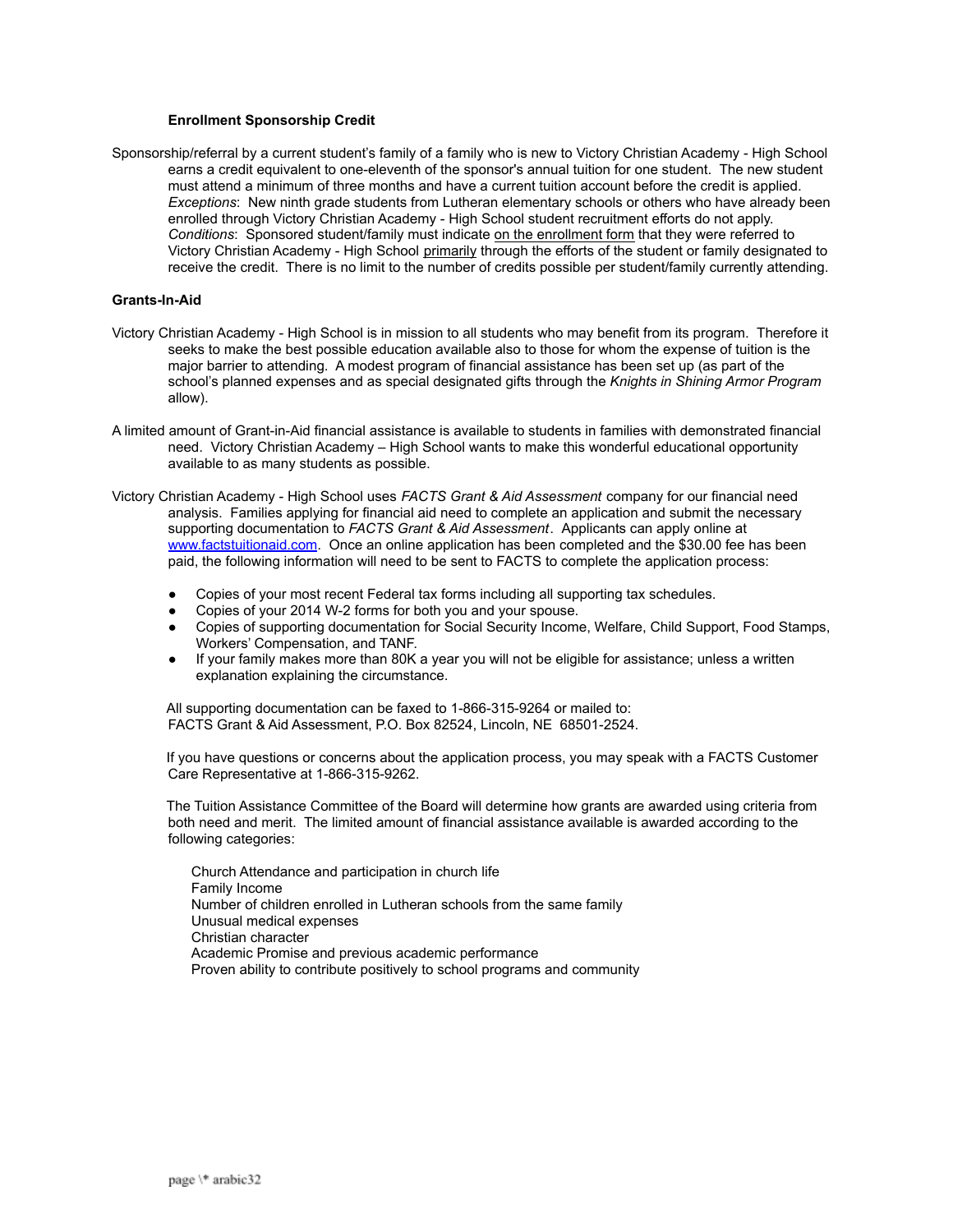#### **ADMISSIONS**

Admission to Victory Christian Academy - High School is normally granted to students who are of good Christian character, are recommended by a pastor, and show promise of being able to profit from the academic programs. Prior school records and test data are used to predict a prospective student's ability to succeed at Victory Christian Academy - High School and as a guide for placement in some courses. Entrance testing may be required of new students. In that case, a placement test will be given covering math, English, science and social studies to determine grade appropriateness.

Applicants are encouraged to be active members of a church and are expected to participate fully in the total program of the school. We expect school, church, home, parents, and students to work cooperatively for the good and growth of the student. Victory Christian Academy - High School is not equipped to serve as a disciplinary school, nor is it equipped to assist students with significant learning disabilities. Such cases need specialized care.

Good student behavior and academic performance from the previous school will be considered in the acceptance of new students. Parents and students will be required to sign a commitment to follow school rules and regulations, seek a Christian education and desire growth in Jesus. After being accepted, students must have their permanent records transferred from the previous school to "VICTORY". **All new students are admitted on a 6-week probationary status.** Deficiencies in attitude, behavior, class performance, etc. will result in a student not being allowed to continue.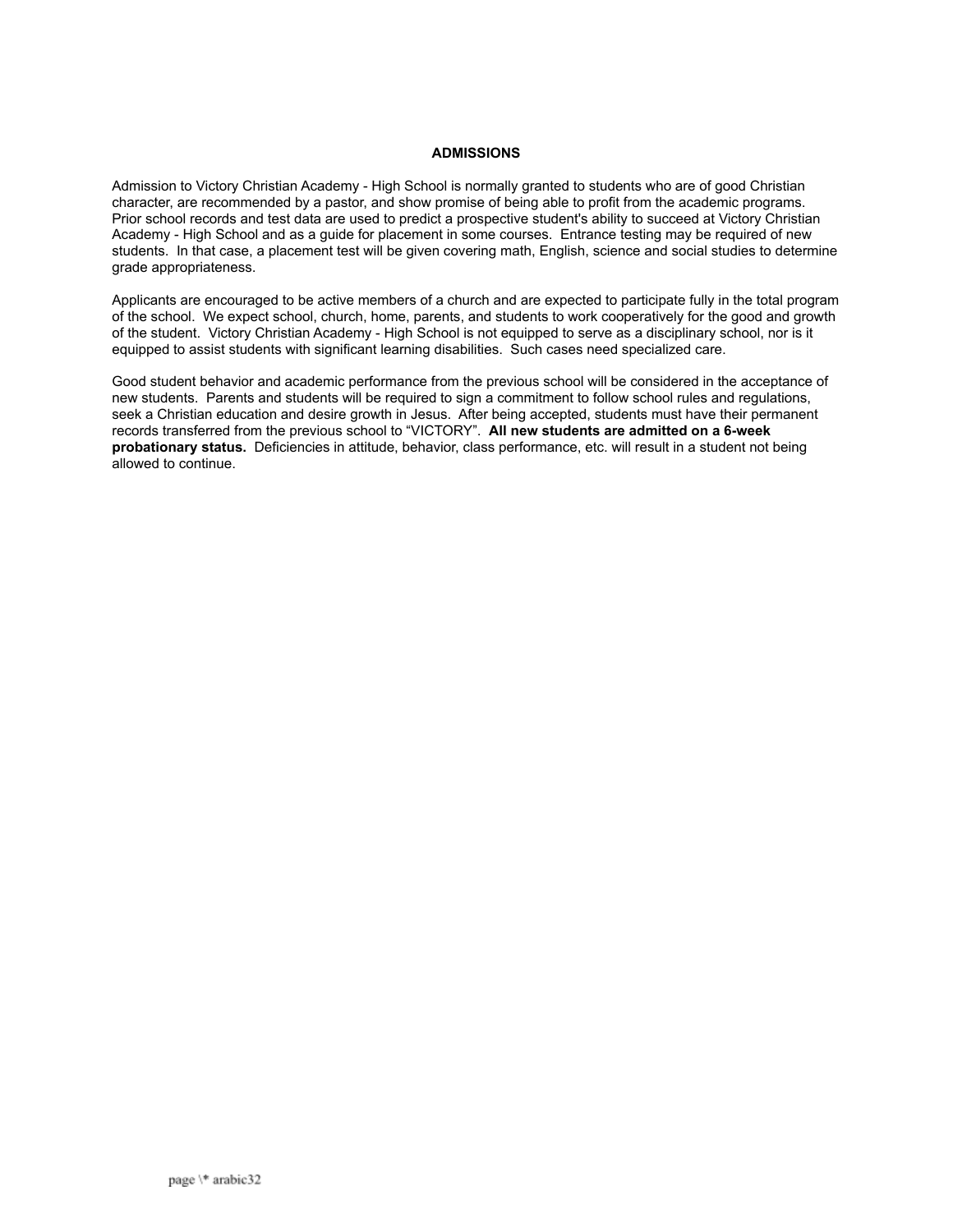#### **SCHOLASTIC STANDARDS**

#### **Programming and Scheduling**

Course selection for returning students will take place during the regular school day or through individual family meetings. Course selection for new students will take place by appointment.

The first step in the process is to read this *Handbook* carefully and become familiar with the Graduation Requirements as well as the additional courses necessary for college admissions.

The second step in the process is to meet with the Principal and select the courses to be taken. The schedule is built each year based upon the core courses that are required for graduation as well as student interest and teacher resources. Elective course offerings are subject to change.

Students and parents are encouraged to make an appointment through the school office for counseling about programming for the coming year. Students will receive a class schedule in the mail prior to the first day of school, or notification about accessing their schedules on-line via Gradelink. Any questions or changes on a schedule must go through the principal. Parents will be kept informed of the student schedule and are expected to be involved in course selection.

Victory Christian Academy - High School uses a block schedule with four blocks per day, every other day (eight total classes). Every student is expected to enroll in at least seven courses. Teacher or office aide assignments and study halls are not considered courses in the class schedule. No student may enroll in more than one regularly scheduled study hall per semester. Any deviation in the policy on course load (such as concurrent enrollment in college courses or status as a part-time student) will be made by approval of the Principal upon recommendation of another teacher and the parents of the students.

#### **Grading Policy**

#### A. Progress Reporting to Parents

Although evaluation of student learning and performance can be mistaken as an evaluation of individual worth, the faculty of "VICTORY" seeks to minimize the current trend in education toward "watering down" learning expectations and toward the inflation of grades in the interest of preserving self-esteem. It is our conviction that every person can learn and has value and worth apart from the degree of learning that takes place. Grades are one measure of student achievement and are based on pre-stated learning objectives and expectations. There is no shame in an "average" grade or, for that matter, in failure if an honest effort to succeed was made. In fact, failure can be an important opportunity toward self-understanding and re-grouping of goals and priorities. Likewise, there is not necessarily any glory in above average or high marks if the result of achieving that level is arrogance or false pride. Grades are one way that learning is measured, but not the only way. They continue to be recognized by college admissions officers as a strong predictor of success in higher education.

Course work is graded in the following, traditional manner:

- A Superior
- B Above Average
- C Average
- D Below Average
- F Failure

Grades are issued every three weeks and are available on Gradelink.

During the school year, students and parents can access grades via our grading program Gradelink. Please note that teachers are required to update grades weekly by Monday mornings before 10:00 am. Using the Gradelink program, students and parents can set up notification emails to monitor performance.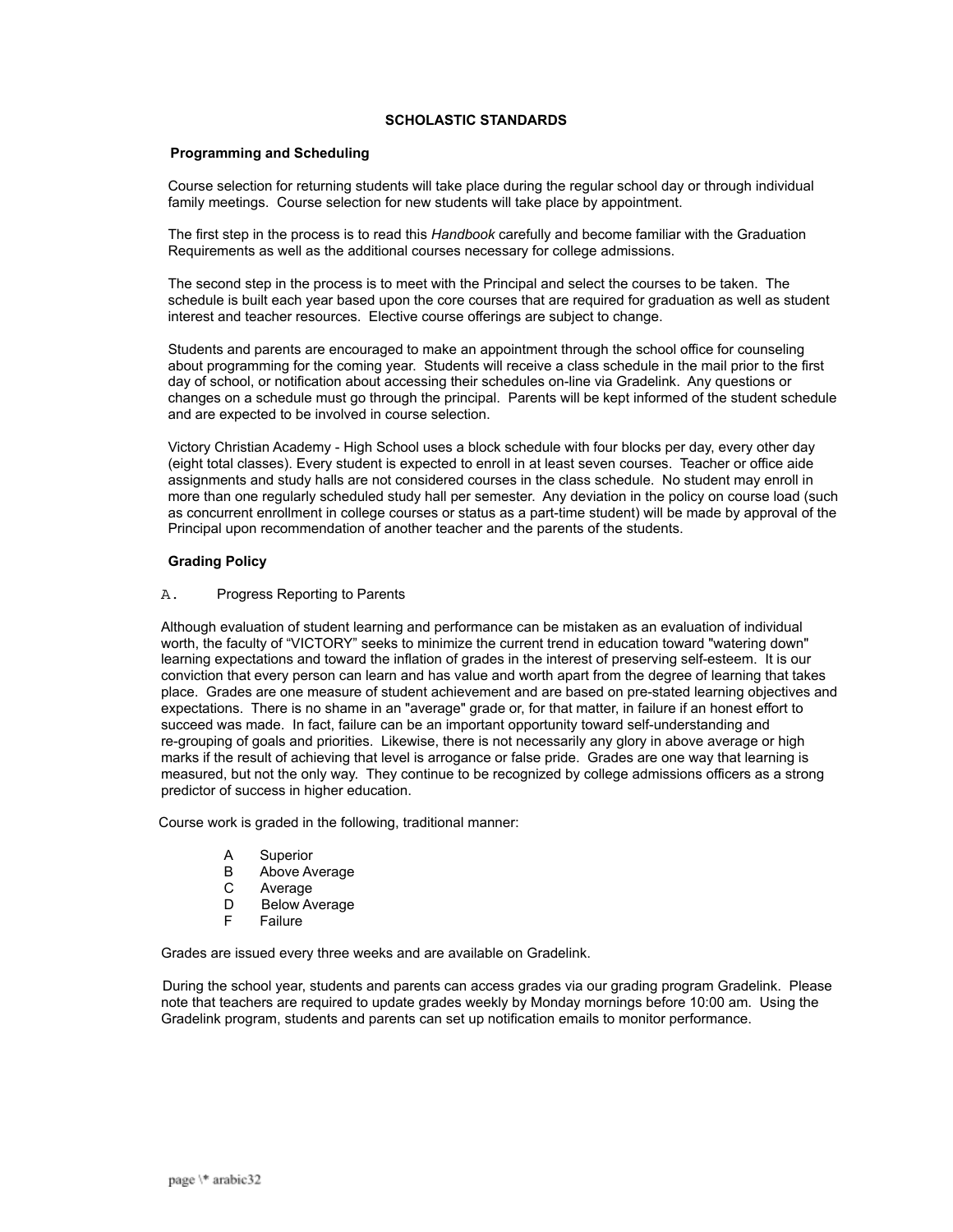Teachers are encouraged to contact parents when they deem it necessary that a student and parent need to be made aware of improved or declining progress. The use of Gradelink should stimulate both parents and teachers to help students and spur the students on to more acceptable stewardship of their God-given abilities.

Written comments in Gradelink should be detailed enough to give definite directions to the student as well as the parents. Parents are encouraged to call for a further explanation if the written explanation is not clear.

Teachers are strongly encouraged to recognize positive, commendable achievement and citizenship through the use of progress reports.

#### B. Grade Point Average

Weighted Grade Point Average (GPA) is the criteria for determining class rank, the valedictorian, and the salutatorian. At Victory Christian Academy - High School, grades from all four years of high school are included in the computation and the level of courses must coincide with the UC standard of curriculum. Points are awarded for the semester grade according to the formula:

A=4, B=3, C=2, D=1, and F=0.

Points awarded for grades in honors or advanced placement courses are:

A=5, B=4, C=3, D=1, and F=0.

P.E. grades (including sports) and grades awarded to show the quality of work done as a teacher's aide are not included when computing the GPA.

Ordinarily, all classes will have a comprehensive exam at the end of each semester. Each instructor will determine and announce the value of the final exam in calculating the semester grade.

All work for any "incomplete" class grade received on a report card at the end of a grading period must be made up within two weeks following the end of the grading period under ordinary circumstances. If the work is not made up, the "incomplete" becomes an "F."

To be eligible to be Valedictorian and Salutatorian, students must complete high school in 8 consecutive semesters, 5 of which must be done at Victory Christian Academy - High School.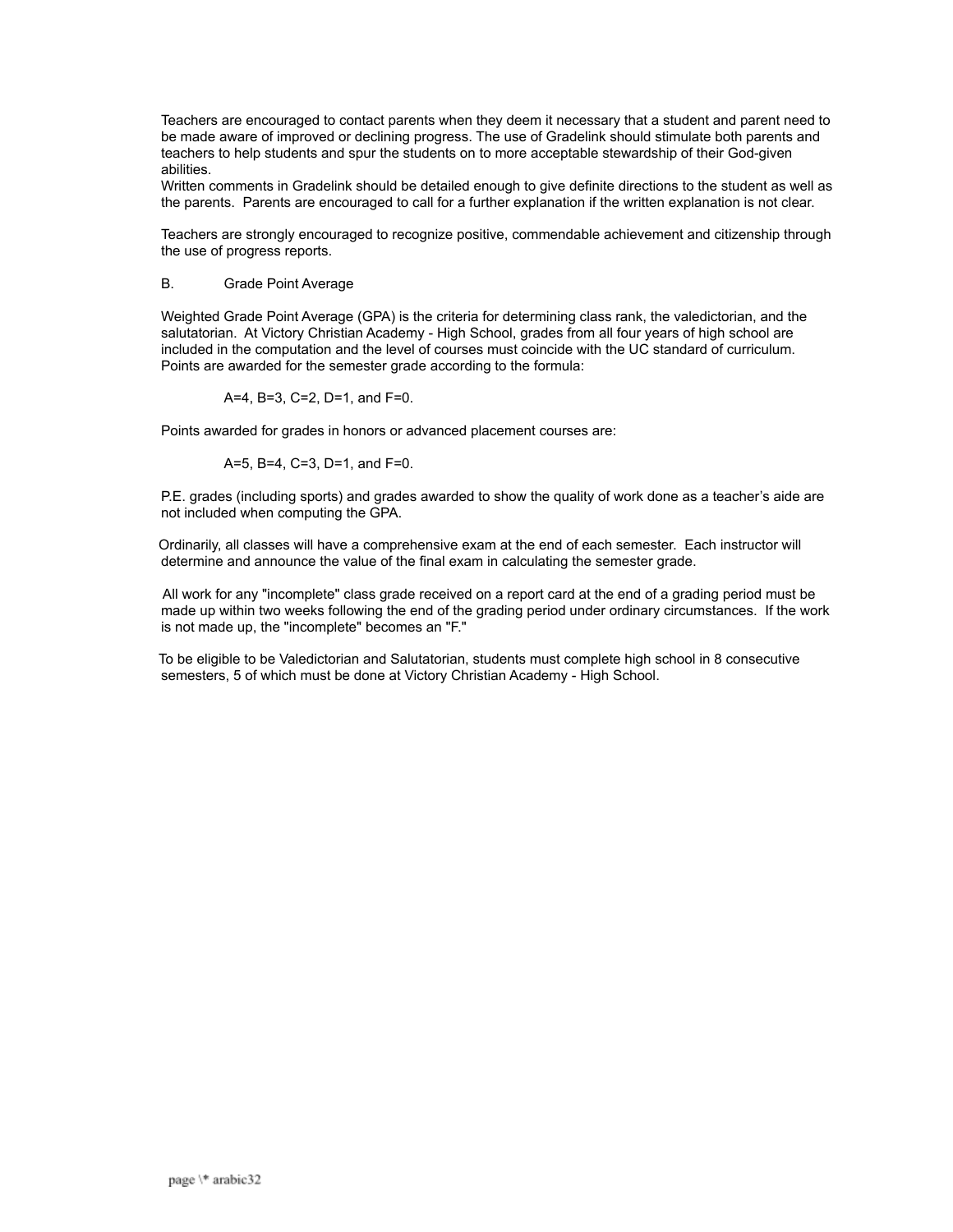#### C. Student Behavior

Each student is responsible for his/her own *conduct during the classroom work period and chapel.* This means striving for goals commonly agreed upon by the students and the high school as found in the student/parent handbook. The following scale is used:

- O Outstanding
- Positive role model and leader
- Participates in a meaningful way
- **Behavior is exemplary** 
	- *An O would show that a student demonstrates: Active Love for Christ Respect for self and others, Honesty and Integrity Responsibility and work ethic Firmness in convictions*
- S Satisfactory
- Respectful and cooperative
- Prepared and "on task" in class
- Meeting behavioral expectations
- N Needs Improvement
- Lacks cooperative attitude
- Displays poor preparation and/or work habits
- Socializes too much, distracts others
- U Unsatisfactory
- Disrespectful, uncooperative
- Not engaged in the learning process
- Disrupts class order, prevents others from learning

Student behavior also determines extra-curricular eligibility. Therefore, if a student receives a "U" conduct grade on a report card or progress report, the student is ineligible and remains so until the next report card or progress report. This is, therefore, a three-week ineligibility. Reasons for receiving a "U" conduct grade include habitual misbehavior and disrespect toward a teacher. Also being tardy 7 or more times in any combination of classes during a grading period will result in a "UT" conduct grade on the attendance report card. (Refer to the tardy policy for additional extracurricular eligibility requirements.)

D. School-Wide Materials Policy

Students are expected to come to class prepared based on the teacher's requirements for class.

E. Homework Policy

Homework is an important part of the educational program and is assigned on a regular basis. It is used for enrichment, reinforcement and extension of school experiences. Homework helps students become self-directed, independent learners and improves their academic achievement. It is directly related to learning success. Homework should be completed before the start of the school day. Assignment notebooks may be required of some students.

Cooperation between parents and the school is necessary for effective home study. Parents are encouraged to take an interest in the homework activities by providing conditions conducive to good study habits. Each teacher will explain to students and parents their homework plan and grading policy at the beginning of the semester.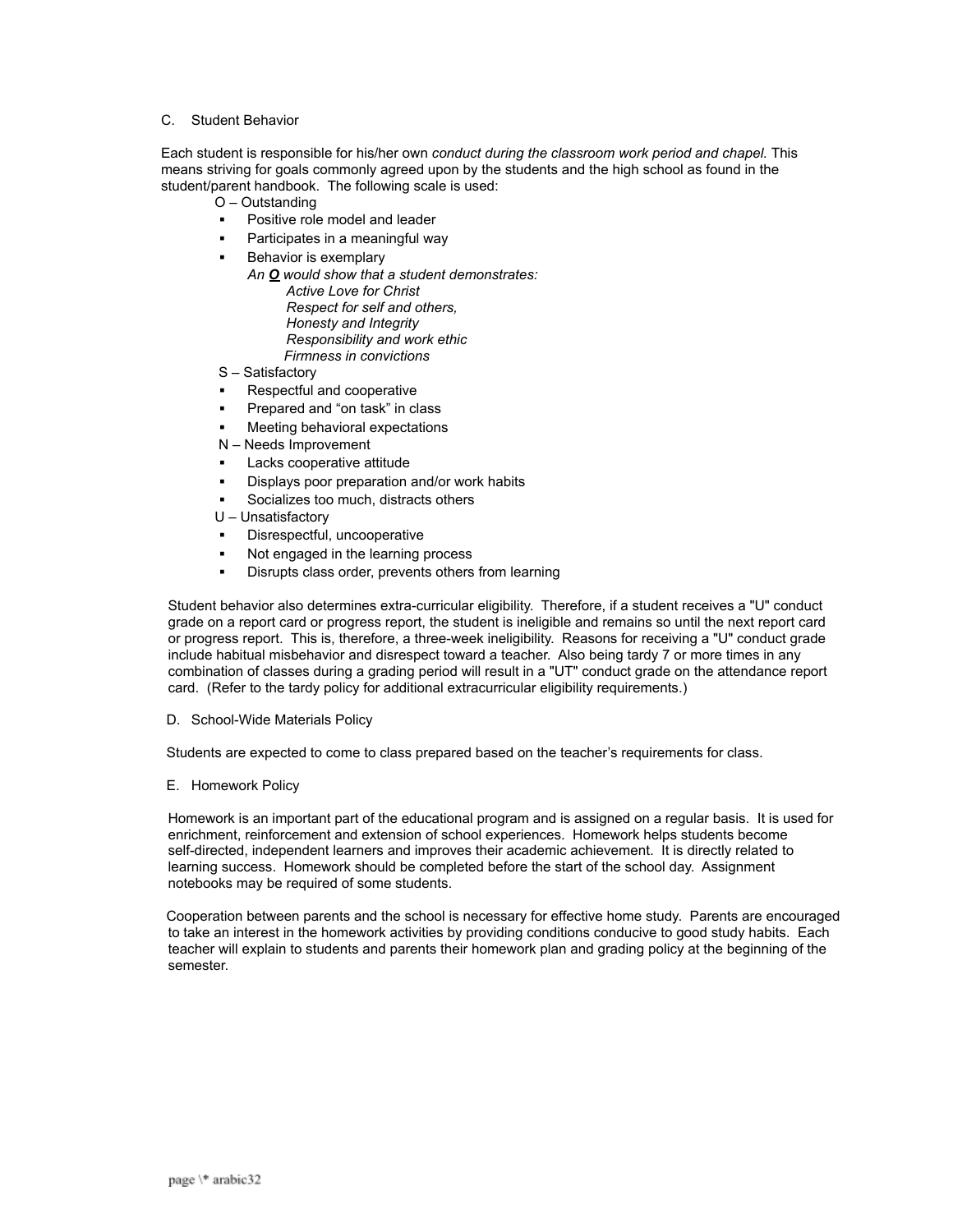#### F. Honor Roll

Honor roll is determined (including weighted classes) at the end of each 6-week grading period, each semester, and at the completion of high school.

To qualify for honor roll recognition:

- 1. The High Honor Roll (First Honors) requires a 3.5 GPA on a scale of 4.
- 2. The General Honor Roll (Second Honors) requires a 3.0 GPA on a scale of 4.
- 3. No single class grade may be below a 2.0.
- 4. No more than one unsatisfactory conduct grade may appear with the set of letter grades.
- 5. No recorded violation of Academic Integrity.
- G. Eligibility

The purpose of having standards for eligibility is to keep the priority of learning a core value at our school. While the entire school program includes co-curricular activities as being important, academic achievement is vital and is the top priority of students and teachers.

To maintain eligibility for sports and other extracurricular activities, a student must earn a "C" average (2.0) and receive no "F"'s and no more than one "D".

If the student receives disqualifying grades (2 "D"s or one "F"), he/she will be put on a 3-week probation until the next 3-week grading period.

If the student receives disqualifying grades (2 "D"s or one "F") a second time, he/she will automatically become ineligible until the next evaluation period. A parent/counselor conference is suggested during this three-week period. At the conference the family will be encouraged to take advantage of our after-school program and to put in place an accountability system with the student.

If a student has an academic IEP, he or she must maintain a 2.0 GPA in order to remain eligible.

A student may also become ineligible by receiving excessive tardies. See "Tardies" under "Student Behavior."

A student who is ineligible is restricted from participating in sports events, team competitions, running for an office, class elections, Academic Team, theatrical productions, and other school-sponsored extra-curricular activities.

#### **H. Victory Christian Academy - High School, After-School and Saturday School Academic Support Program**

In addition to the above guidelines regarding eligibility and academic probation, "VICTORY" invites every student who desires additional help to attend our after-school program. We encourage all students to take advantage of this opportunity when needed.

The after-school academic support program is designed to give struggling students the opportunity to enhance their study skills, learn new techniques for academic success, and receive help with homework. The program will run from 2:35 PM-3:15 PM Monday through Thursday. Students and parents will need to arrange for transportation home for these days.

**If a student remains ineligible for 6-weeks they will be required to attend Saturday School. Saturday school will be held once per quarter. Saturday School will be assigned by the Executive Director or the Principal at an added cost of \$25.00 (cash) per student. The fee must be paid directly to the staff person in charge of that Saturday School session. Saturday School hours are 9am-12 noon. The student must attend the entire session. During this session students will receive tutoring, mentoring and study help to assist in all areas of the curriculum**.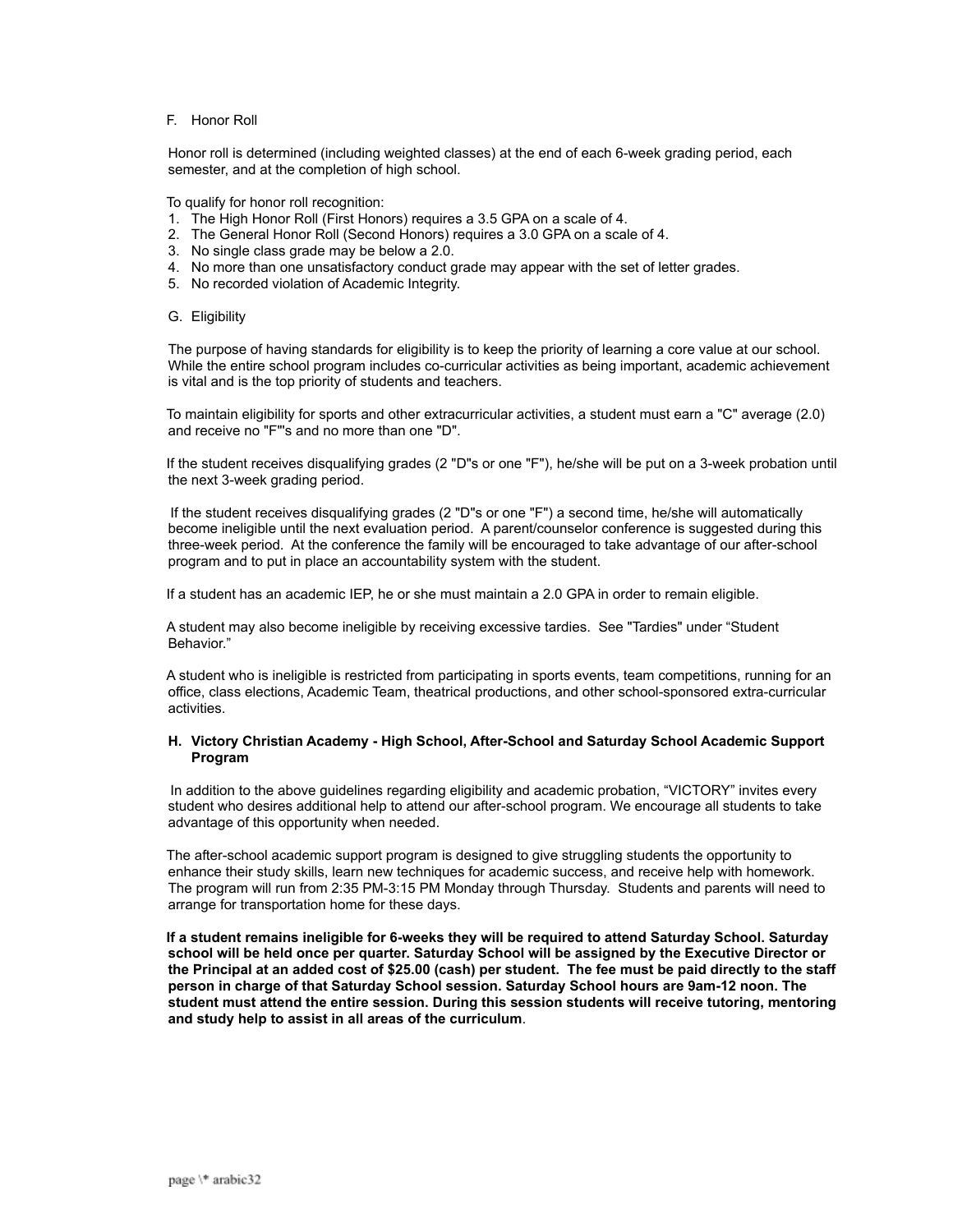#### I. Academic Integrity

It is integral to Christian ethics and the entire educational process that students do their own work with uncompromising honesty. Two serious areas of infringement of this are: a) cheating (by using the work of another student in homework, papers and exams,) and b) plagiarism, which is stealing or passing off the ideas or words of another as one's own. Students are to ask teachers when there is the least doubt about how an assignment is to be completed. Generally speaking, it is only the research paper that employs the ideas of others and there are strict academic standards as to how those ideas are to be acknowledged. Violations of academic integrity are to be handled with normal disciplinary procedures. In some cases, it may be necessary to convene a review committee of peers, teachers and parents to determine how a matter of academic integrity is to be handled or resolved. **If a student is caught cheating, in addition to a 0 for that assignment, an academic integrity contract is sent home and placed in the student's permanent file. In addition, the student is not eligible for honor roll during the grading period in which the cheating occurred**.

J. Dropping or Changing a Class

As students assess their course load at the beginning of each semester, they have until the end of the second week of a semester to request the dropping or adding of a course. Teachers have until the end of the third week to drop a student from a course. These changes will not be reflected on the student transcript. After the third week, drops are not allowed. Exceptions for unusual circumstances must be approved by the Teacher, Principal and Parents. Thereupon, a grade of "WF" (Withdrawal while Failing) or "WP" (Withdrawal while Passing) for the course will be entered on the transcript for the course dropped. No credit is given for the WF or WP grade.

#### **CIF ATHLETIC ELIGIBILITY**

Victory Christian Academy - High School is a member of the California Interscholastic Federation (CIF). Therefore, in addition to maintaining "VICTORY" eligibility, all athletes participating in interscholastic competition must meet the eligibility requirements established by the CIF. Following is a summary of these requirements.

- 1. Incoming freshmen are automatically eligible, regardless of previous scholastic achievement.
- 2. Students transferring to "VICTORY" in the tenth grade or above must have passed in classes, one of which can be physical education. Please see the Athletic Director regarding other specific CIF eligibility rules to follow.
- 3. Continuing scholastic eligibility:
	- a. all students must have passed 4 classes in the last regular grading period.
	- b. all students may not fail any courses needed to fulfill specific graduation requirements (see current Graduation Requirements, Appendix A).
- 4. These CIF rules carry over from one school year to the next.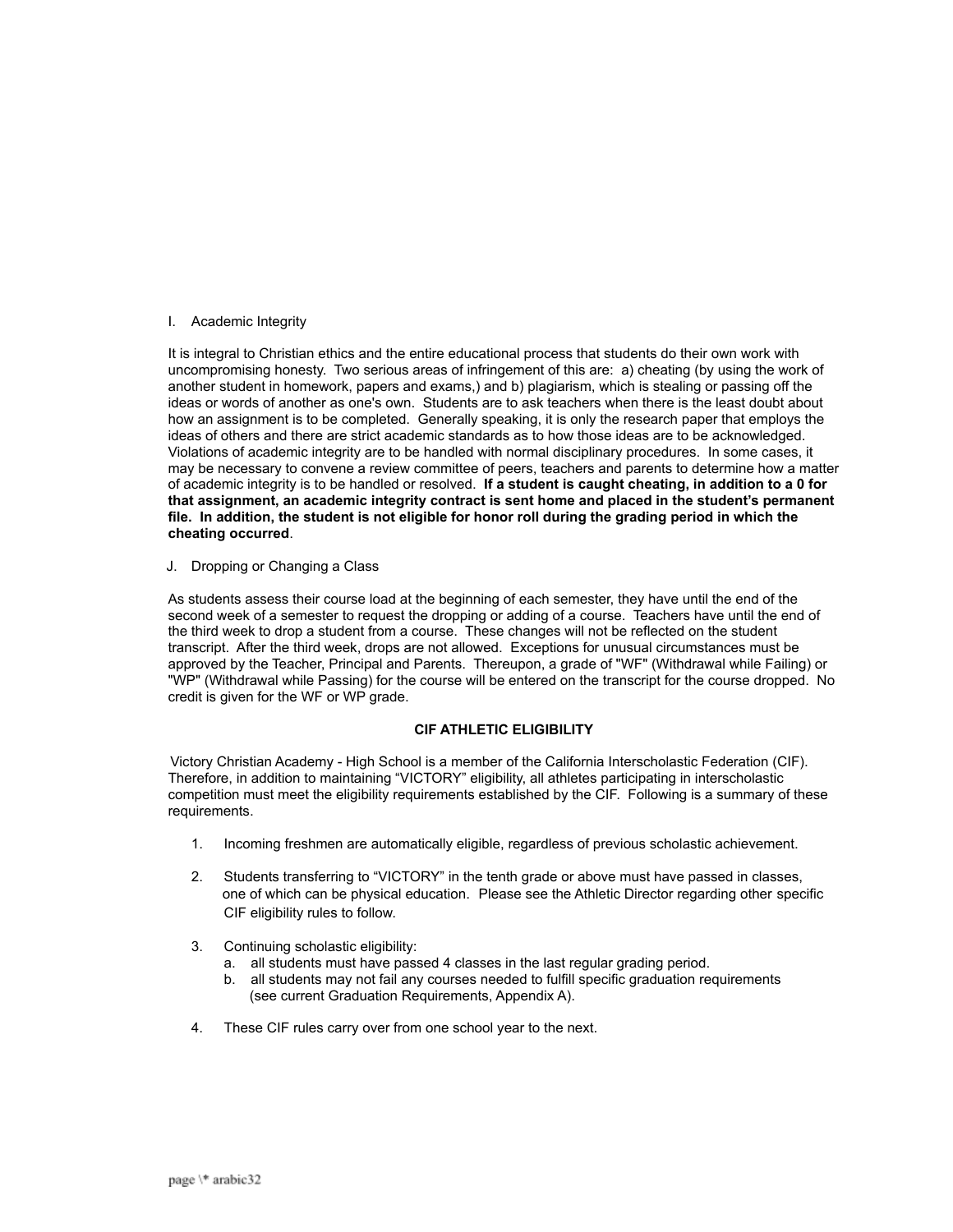#### **STUDENT ACTIVITIES**

Organized student activities support the academic mission of the school and are a vital component of the student's training and preparation for participation in a democratic form of government. Therefore, in addition to a wide choice of curricular experiences, a variety of co-curricular and extra-curricular activities are available for both genders. An extra-curricular activity is an activity the school sponsors which is not mandatory, not a part of course requirements, and is not required for *graduation.*

#### A. Athletics:

The Christian knows that God has not only given us the ability to reason and think but also a physical body. For high school students who enjoy athletic competition, Victory Christian Academy - High School provides a program that presents opportunity for participation in individual and team sports.

The "VICTORY" Knights are committed to the highest standards of sportsmanship, both as participants and spectators. This means modesty in victory, graciousness in defeat, and respect towards officials and opponents by participants and spectators.

The school is a member of CIF and competes with other schools. The interscholastic sports program offers Football, Basketball, Baseball, Volleyball, Cross Country and Softball. Other sports may be added through student interest and when sponsorship and funds become available.

#### B. Student Council and ASB:

The Student Council is the student governing body of Victory Christian Academy - High School. It advises and assists the administration and faculty on issues concerning the school. The Associated Student Body promotes projects which are beneficial to the spiritual, academic, and social development of the school and student body. The ASB Council is composed of elected officers and representatives from each class. All school events and student sales or fund-raising activities must be cleared through the Principal's office. All funds held by the organizations are accounted for by the individual treasurers and turned in to the school office as collected. Such monies are used only for organization and school-related functions.

#### C. Student Body Organizations:

Clubs give students an opportunity to share their special interests with others. Clubs are organized from year to year to meet the current interests of students. Those that have proved popular are: Bible Study, Debate Club, Environmental Club, and Technology Club. Clubs must have faculty supervision.

#### D. Academic Competition:

During the spring semester Victory Christian Academy - High School participates in the San Diego City School Academic League fielding Novice, Junior Varsity and Varsity teams in the Southeastern Division. Competition follows a "quiz bowl" format and is usually scheduled on Thursday evenings during February, March and April. Tournaments and a "fun match" with parents and teachers are traditionally part of the season.

#### E. Scholastic Organizations:

Chapters of the National Honor Society and the California Scholarship Federation are maintained on campus as long as student interest and numbers permit. These afford appropriate recognition to those students who qualify for these groups.

#### F. Other Activities:

Other activities in which our students participate include: Yearbook, technology, and extra-curricular music. Whole-school field trips travel to the Museum of Tolerance, Reagan Library, Balboa Park and USS Midway. Students participate in school service days, speech and essay contests, and leadership conferences (e.g. Laurels for Leaders). Students in performing arts classes such as choir or drama often perform for church community gatherings; those in studio art classes have opportunity to have their work displayed and adjudicated.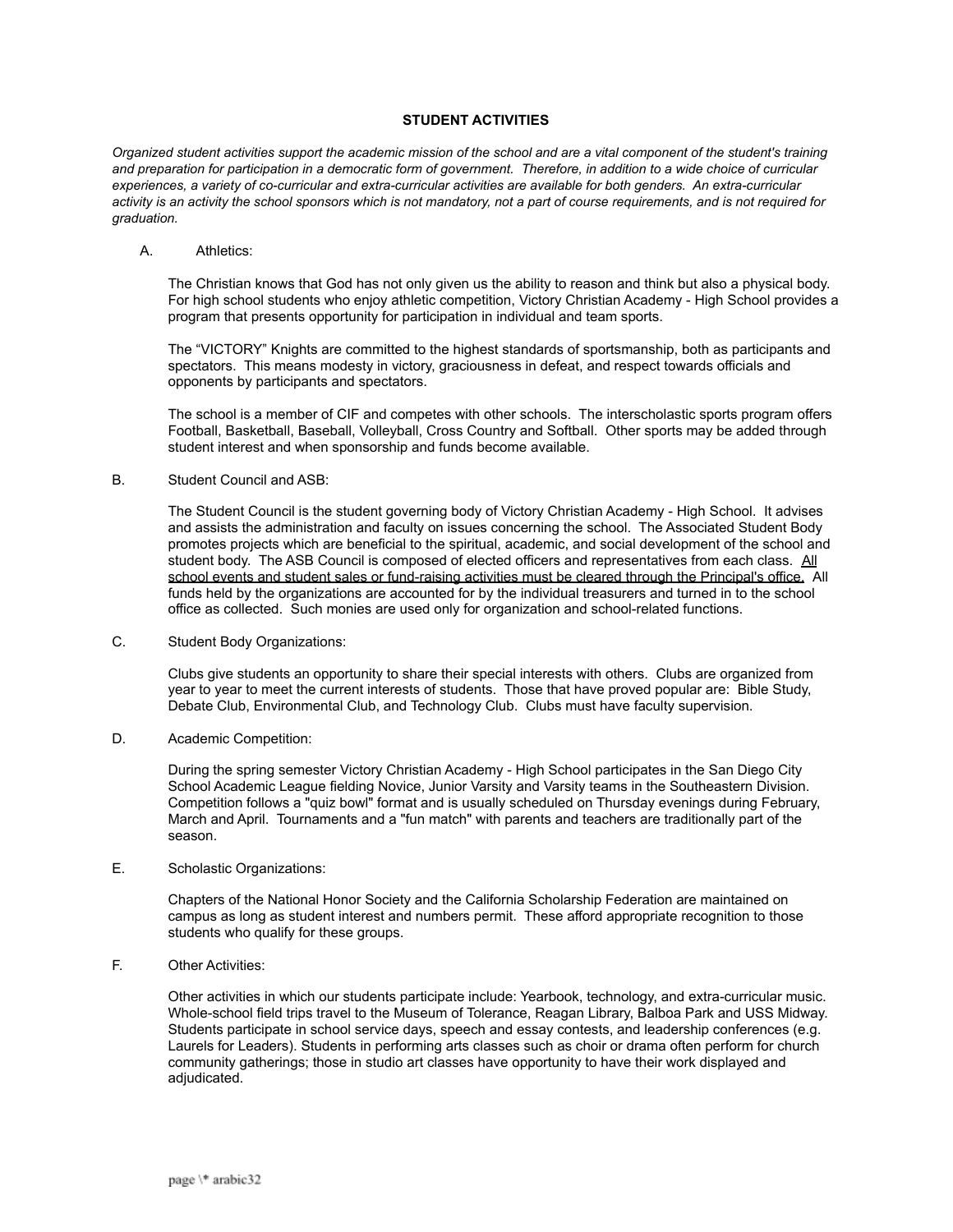#### S**CHOOL POLICIES AND OPERATIONAL PROCEDURES**

*Victory Christian Academy - High School expects a great deal of its students because its students expect a great deal of themselves. The following are some areas which call for definition because the good order of the school and the welfare of the student body is involved. Students who wish to have the benefits that result from attendance at Victory Christian Academy - High School must live within the following policies and procedures established for the school.*

#### **I. Student Responsibilities**

A. Conduct and Personal Development

Each student is expected to exhibit evidence of Christian development in all aspects of his/her life. Students are to cooperate in maintaining order in the school and in the classrooms. Care of books and other instructional material is expected. Students have the responsibility to avoid any behavior that is detrimental to themselves or other students. At the discretion of the Principal, a student may be dismissed from school for serious misconduct.

B. Respect for Teachers/Staff

Students have the responsibility of showing respect for teachers and staff. Students must obey directions, use only acceptable and courteous language, avoid actions that show contempt and appeal decisions only through appropriate channels.

C. Respect for Other Students

Students have the responsibility of recognizing the rights and human dignity of fellow students and must show concern for and encourage achievement in others. Hazing will not be tolerated at or during school-sponsored activities. Students who engage in hazing others or who tolerate hazing without reporting it to a staff member will be disciplined through the school's disciplinary procedures.

#### **II. Disciplinary Procedure**

*Because school is an organization in which prescribed objectives are to be accomplished during a set amount of time, maintenance of order through discipline is important. Furthermore, our school understands discipline as a positive activity which demonstrates care and concern. (Proverbs 19:18, Hebrews 12:11) Disobedience will be dealt with in the following manner:*

A. School Detentions

The school detention program is provided by the faculty as a means of discipline which may be effective in helping students to manage their time and behavior well.

Parents will be notified by the school office of the day and time the detention is assigned. In addition to a verbal notice on the day of assignment, both students and parents will be notified in writing. **If a student is unable to attend his or her assigned time because of prior non-school-related obligations, Saturday School is automatically assigned**. No special considerations will be made for students on extra-curricular teams. *Detentions will not be moved to accommodate game or performance schedules*. It is the coach's discretion as to whether or not they will be permitted to play in the game or attend practice. A "no-show" for the assigned detention day will also result in **Saturday School**. Saturday School will be from 9 a.m.-12 Noon and will include a \$25 fee (cash) payable to the on-site administrator Missing a Saturday School will result in assignment to the next Saturday School and an additional \$25 fee (\$50 total). School-wide offenses which result in detention include, but are not limited to: public display of affection, insolence, disrespect, inappropriate language, class disruption, dress code violation and excessive tardies.

Detentions may also be assigned based on individual teacher's classroom management styles. The individual teacher will oversee all teacher-issued detentions.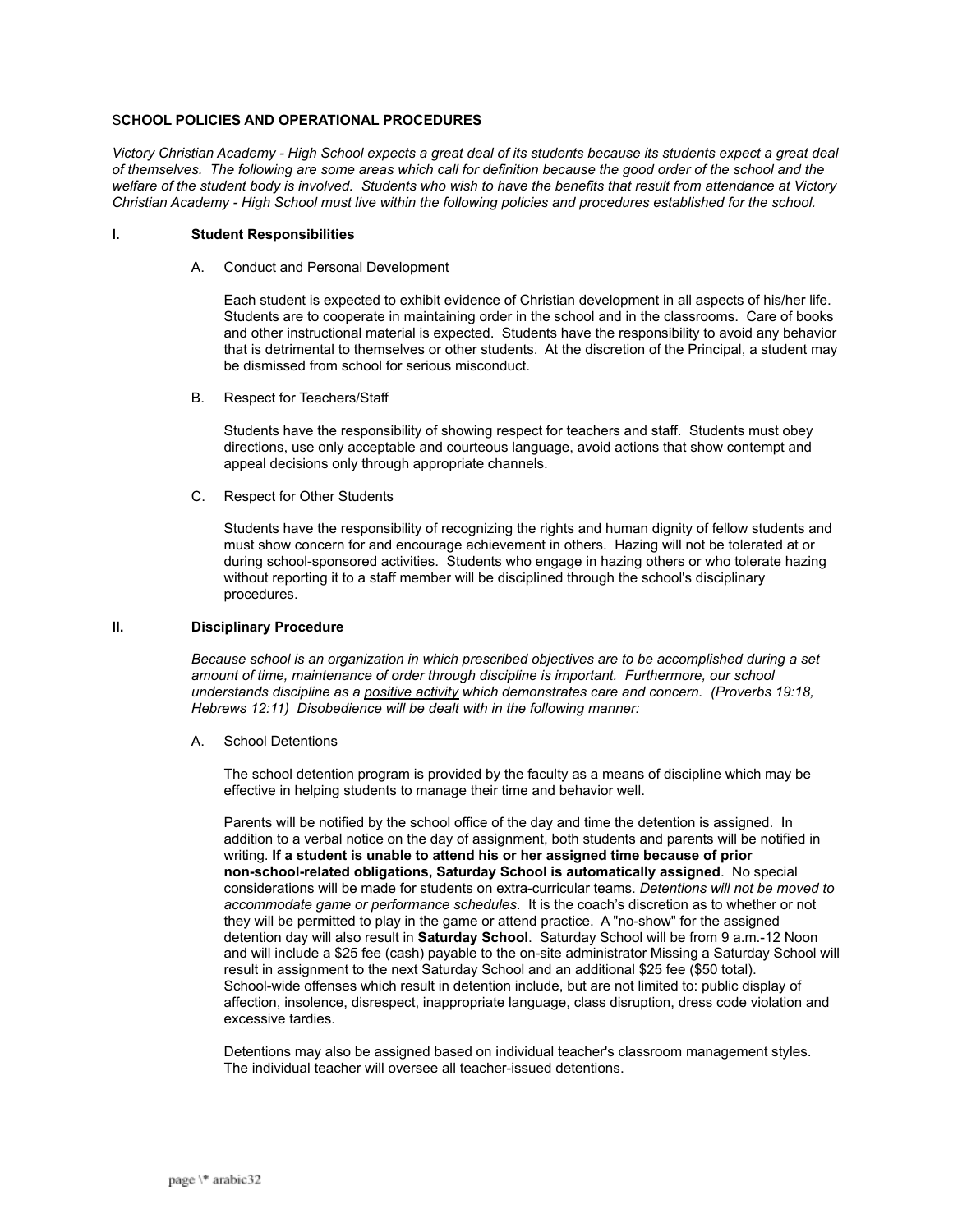*Detention assignments do not necessarily require official notices or go on student records unless a Major Discipline Notice is also written.* A student may receive two detentions per semester as warnings before a Major Discipline Notice is applied to the student record. Upon the third detention assigned in a given semester, a written Major Discipline Notice will be given as a "1st Offense" *(see below)*.

The following consequences will result from a student's accumulating more than one detention from the administration per semester:

- Following the second detention, the student will be required to attend a conference with the Principal.
- Following the third detention, the student's case will go before the administration. An official Major Discipline Notice may be written and placed in the file. At that point a meeting will be called with the student's family and will be reviewed by the administration. (*This step is equivalent to 1st Offense/Major Discipline Notice — see next page.*)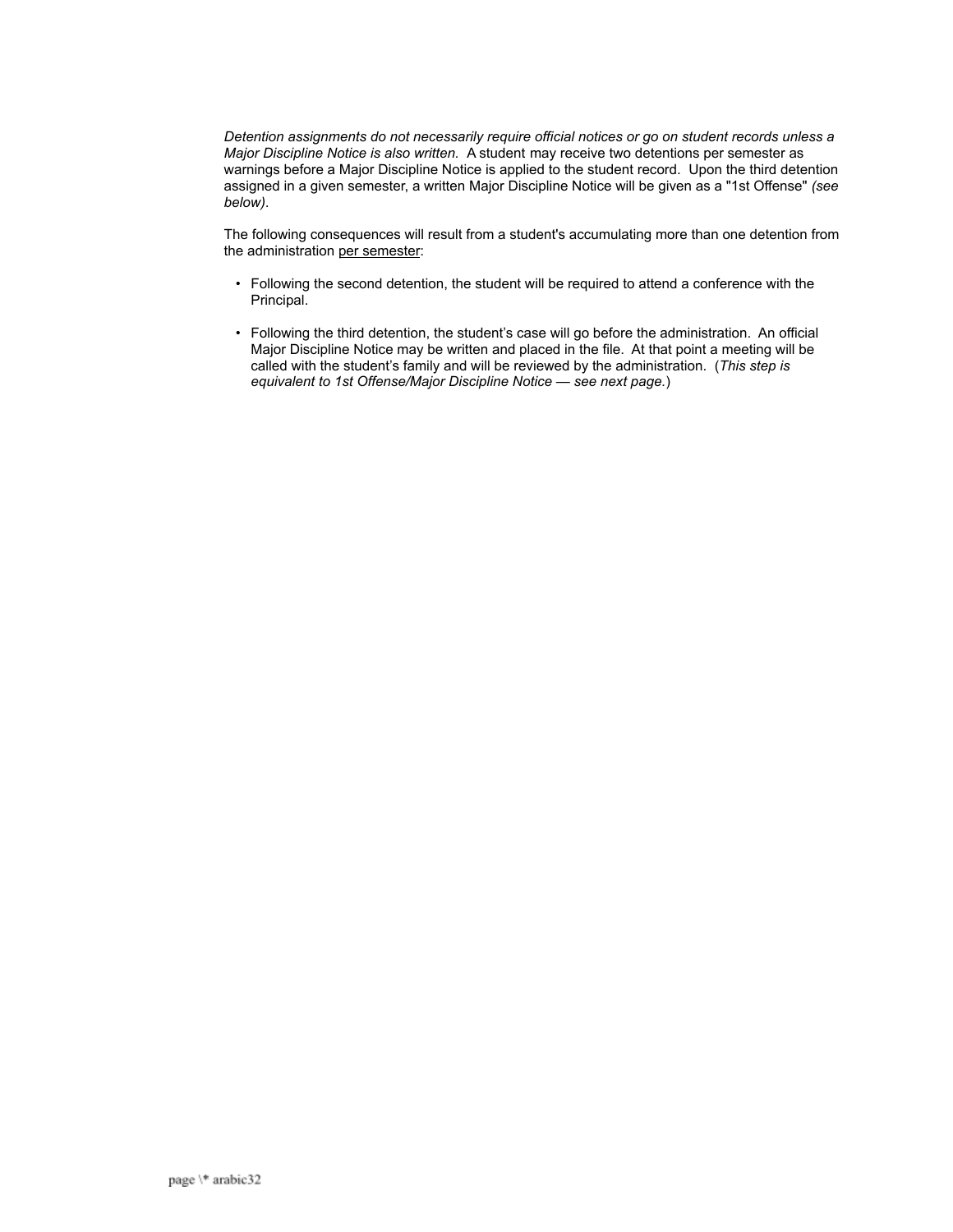#### B. Major Discipline Notices

A Major Discipline Notice is written into the student record for a variety of behavior problems of a serious or repeated nature in order to document the problem and seek a change toward a positive direction as soon as possible.

1. 1st Offense

A Major Discipline Notice will be written and placed in the student's permanent record. A copy of the discipline notice will be sent home. If only one Major Discipline Notice is obtained in a school year, it will be removed at the end of the year.

2. 2nd Offense

Another Major Discipline Notice will be sent home and the student will be placed on disciplinary probation. The student will be required to attend a conference with the parents and Principal. Suspension will be considered.

3. 3rd Offense

A Major Discipline Notice will be issued. A conference attended by the student, the parents, and Principal will be held to determine if the student will be eligible to continue at Victory Christian Academy - High School.

#### C. Severe Misconduct

In addition to the above-mentioned offenses, engaging in or earning a reputation for conduct, no matter when or where, which gives offense or which reflects adversely upon the school will be cause for suspension or expulsion without the above 3-step process.

D. Substance Abuse

The use, sale, distribution, possession or being under the influence of tobacco, alcoholic beverages, marijuana, narcotics, any un-prescribed drug, or drug paraphernalia on the school grounds, within one block of the school grounds, or at any school activity, is cause for immediate suspension or expulsion from Victory Christian Academy - High School, without the above 3-step process.

The school reserves the right to periodically drug test a student, as a condition for admission or continued attendance, when there is a public record indicating that student's previous drug use or substance abuse, or where substantial evidence is presented to the administration demonstrating that the student is or has been involved in the use or abuse of such substances.

E. Criminal Offenses

Violations of federal or state law are a breach of discipline of the most serious kind. As well as facing possible criminal charges, students in violation of the law are subject to a period of immediate suspension or expulsion without the above 3-step process. Possession or use of anything that might be considered a weapon is also a serious disciplinary and legal infraction.

F. Sexual Sins

When the leadership of the school becomes aware of a student's struggle with a sexual sin, we will work with parent(s), pastor(s) and others in observing the guidelines of Matthew 18:15-18. Our desire is to love the student by leading him/her to repentance.

If a student persists in his/her sinful behavior, suspension or expulsion may occur without the above 3-step process at the discretion of the Principal. We recognize that these guidelines may lead to the student's removal from our Christian community for the sake of his/her faith and to protect the faith of others.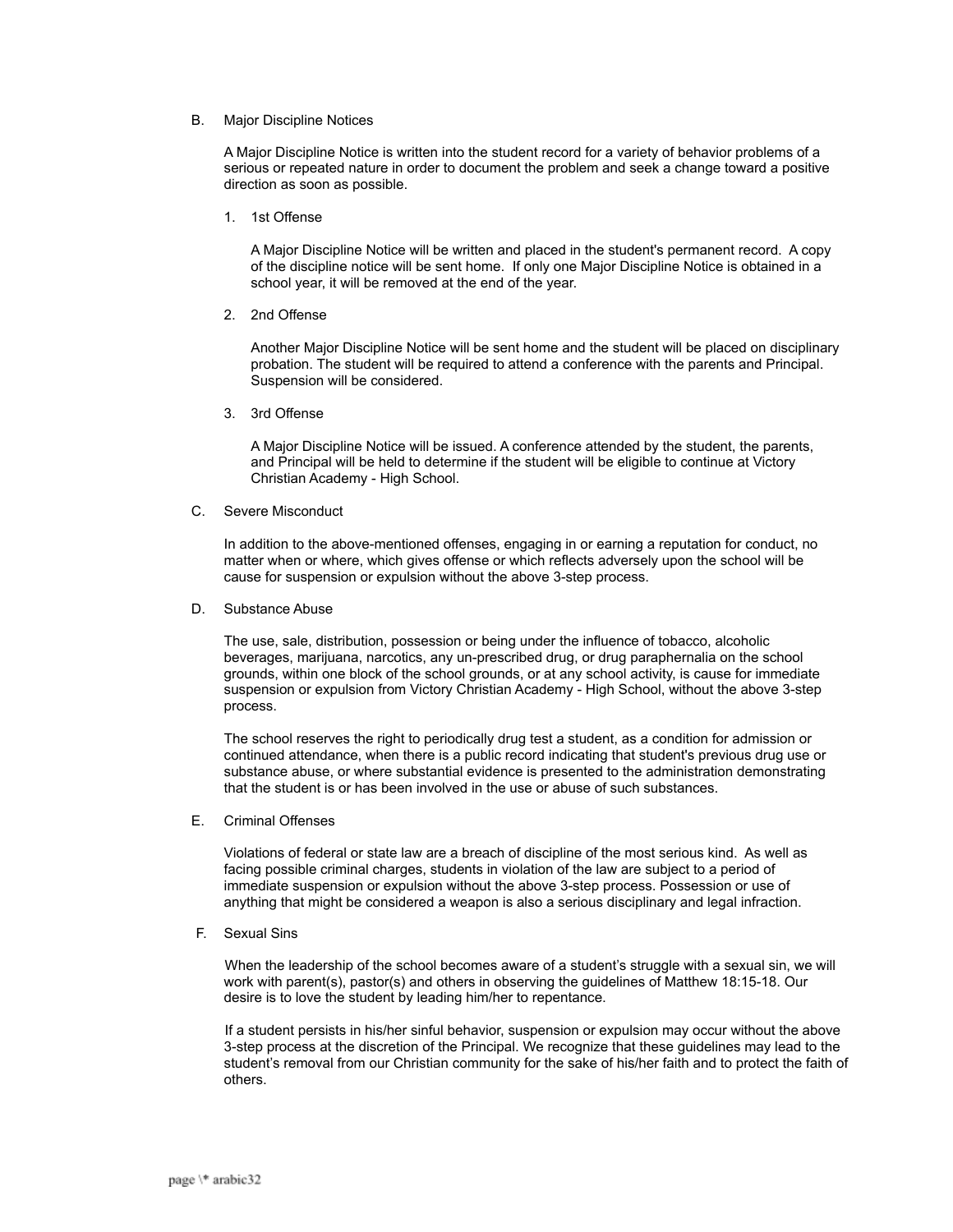#### G. Student Pregnancy

We also recognize that pregnancy is not a sin, but may result from sinful behavior. If a pregnancy occurs, those students involved, their parents, and the Principal will meet. A determination about the students' futures at Victory Christian Academy - High School will be made on an individual basis by the Principal without the above 3-step process. An expression of repentance and forgiveness is essential for the faith of the students involved and for the entire Christian community.

#### **III. Attendance Policy**

*While simply attending school classes does not guarantee progress or success, in order to maximize the benefits of the school's programs and develop healthy and successful patterns and attitudes for handling the tasks of the workplace and life itself, it is vital that students attend classes with only rare exceptions. All absences and tardies are kept as part of each student's permanent record and recorded on transcripts. Employers and colleges often view these data as indicators of future performance.*

#### A. School Day

Classes are in session from 8:25 a.m. until 2:32 p.m. The school office is normally open from 7:30 a.m. to 4:30 p.m. Students who arrive prior to 8:00 a.m. or stay after 4:00 p.m. will not be under the supervision of a staff member unless during a school-sponsored activity. Occasional days are designated "minimum days" or "late start days" and will be announced in the school calendar or parent bulletin as far in advance as possible. On minimum days, supervision by school staff ends 30 minutes following the last class.

#### B. Absences

Parents and students are encouraged to acknowledge the uniqueness of classroom learning; therefore, daily attendance is expected of all students enrolled at Victory Christian Academy - High School. A school calendar is published no later than June for the coming school year, enabling the parents to develop family plans so students do not encounter conflicts.

Personal trips and vacations, job interviews, appointments with doctors, *etc.* should be scheduled at a time when they do not conflict with school classes. In the rare instances where this scheduling is not possible, an authorization note from the parent should be sent to school at least a day in advance of the absence. This is especially important at the end of the semester when final exams are scheduled.

1. Types of Absences

a. Type A absence - An absence due to student illness or funeral attendance. Students will receive a number of days equal to their absence for making up missed work. At the discretion of the instructor, assignments announced in advance of an absence are due on the due date regardless of the absence.

b. Type B absence - All parent-authorized absences other than Type A absences. Generally these are absences over which the student or parent has some control as to when the absence occurs. Doctor appointments that can only be scheduled during school hours are an example of Type B absence. The student is responsible for asking faculty members in advance for assignments that will be missed. These assignments must be turned in the day the student returns from the absence. Students will be required to make up all in-class work (including tests, quizzes and projects not previously announced or assigned) beginning on the very day of return to class.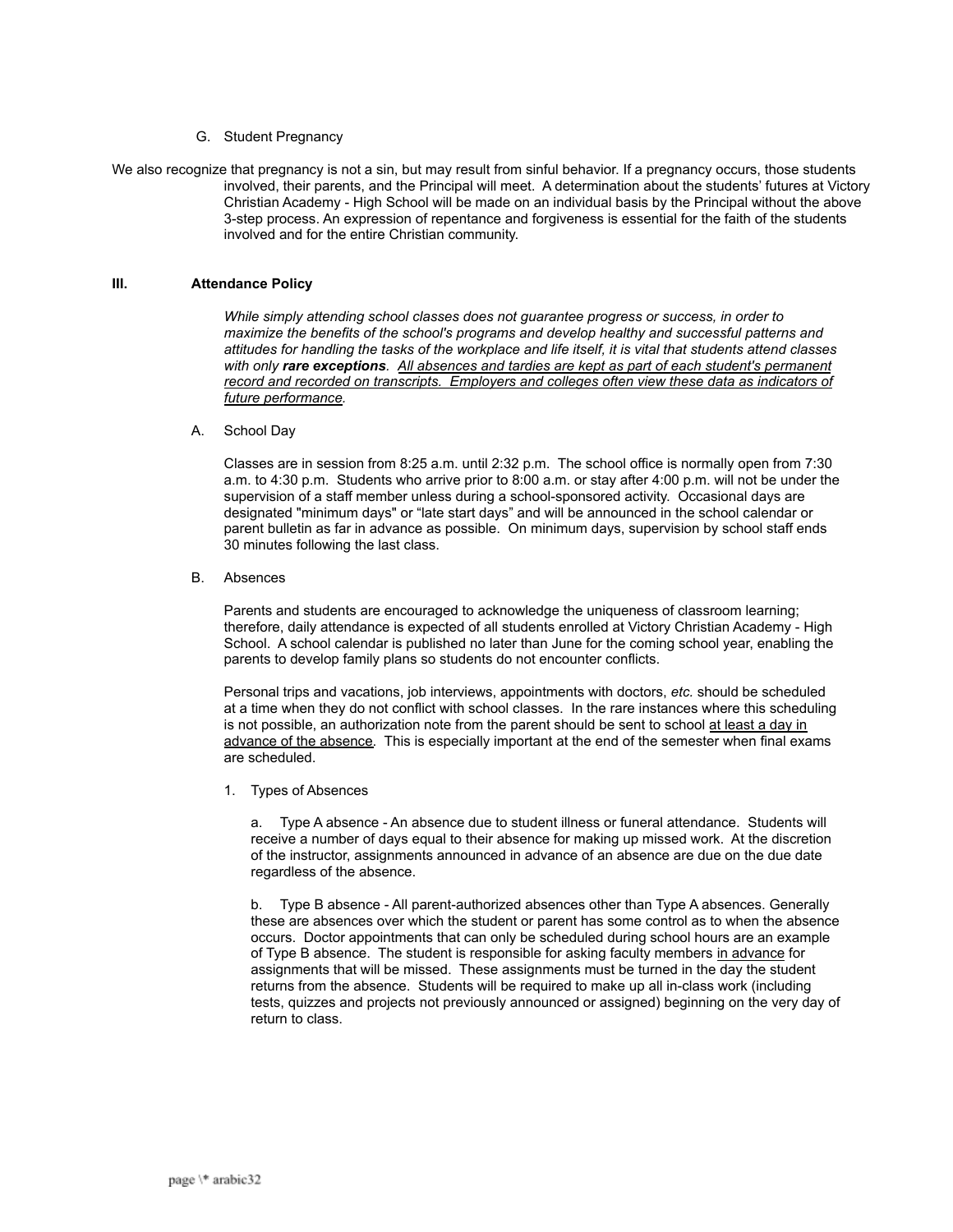c. Type C absence - Any absence without a signed note from the parent (truancy) or a suspension involving classes missed because of disciplinary action. A truancy will be dealt with by following the school disciplinary policy. For such an absence, no make-up work is allowed, and zero-credit for the day is recorded by each instructor. Senior "ditch day" is considered a "C" absence.

d. Type S absence - Absence due to suspension because of disciplinary action. For such an absence, no make-up work is allowed and zero-credit for the day is recorded by each instructor.

e. Type X absence - Absence due to extra-curricular activities (e.g. sports, clubs, ASB, *etc.*) or curricular activities which require an absence (e.g. field trips, performances, or yearbook, *etc.*). Students will be expected and required to submit assignments due on the day of the absence in advance of the class period i.e. before leaving for the activity. Students must get assignments from teachers prior to leaving for an extra-curricular activity.

2. Call-in Procedure

When a student is going to be absent, the parent must report the absence to the school office between the hours of 8:25 a.m. and 9:00 a.m. If the parent does not call, the school will attempt calling the parent to check on the absence.

3. Readmittance Procedure

When a student returns to school from any absence, he or she must bring a note from a parent stating the reason for the absence. This written note is required by law for the school's records. Therefore, an absence without a note will be treated as a Type C absence. The student will then be issued an admit slip allowing the student to return to classes.

4. Attendance at Extra-Curricular Activities

To be eligible to participate in or attend extra-curricular activities, such as athletic practices or contests and dances held on a school day the student must be in attendance at school for at least two blocks. To be eligible to participate in or attend extra-curricular activities, such as athletic practices or contests and dances held over the weekend or a school break, the student must be in attendance at school for the last day prior to the break. Any exceptions to this rule must have the approval of the Principal.

5. Excessive Absence

Because class attendance is vital to the educational process and our courses are not designed for learning and achievement apart from direct, classroom instruction and student interaction, regardless of the current level of progress, when a student incurs twelve or more absences during a semester for whatever reasons (whether preventable or not) he/she will come under review to determine whether or not he/she will receive credit for the class or classes. This is true whether the absence is excused *or* unexcused by the parent.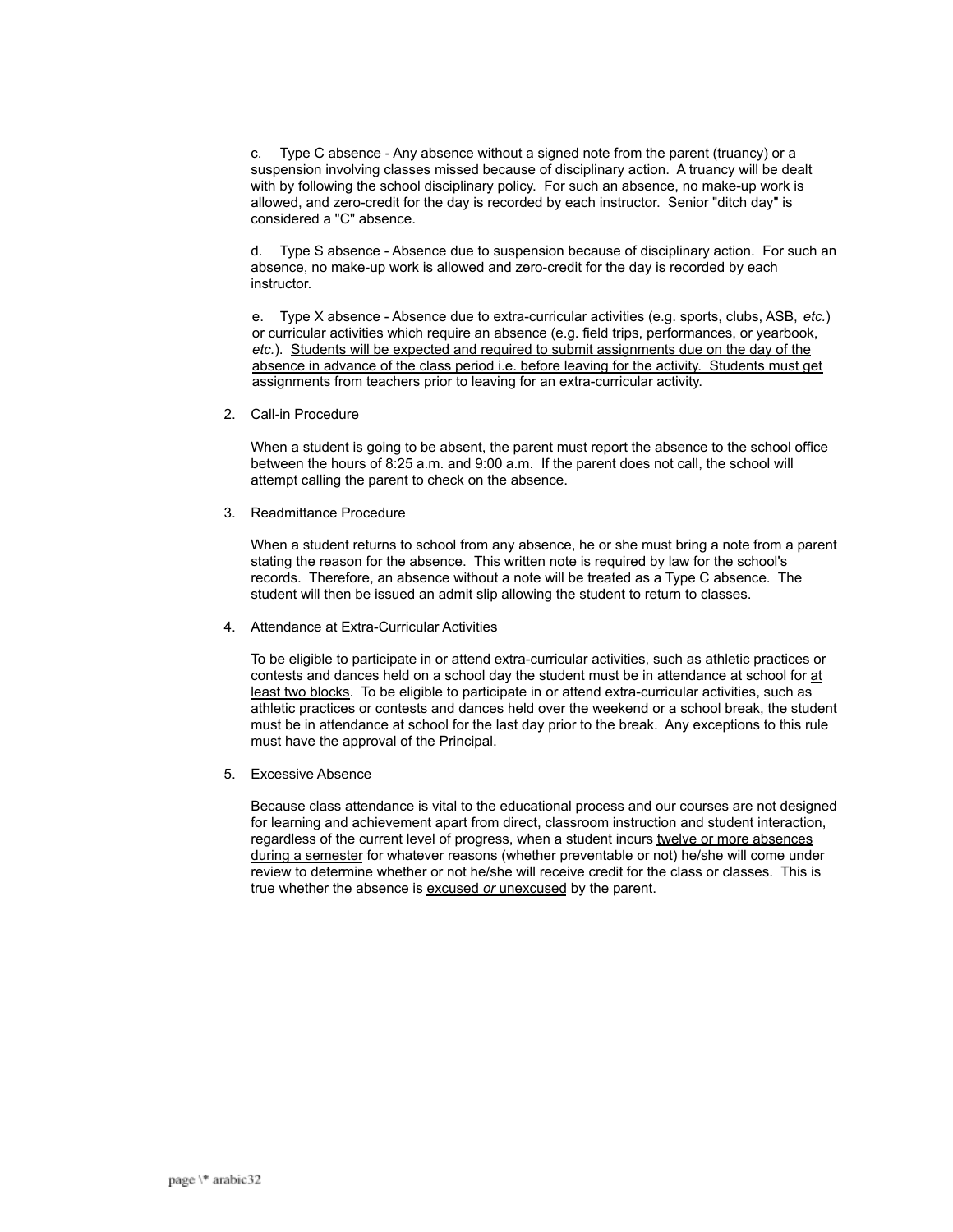#### C. Tardies

*Being punctual is usually a matter of attitude, courtesy and respect. It is an important habit to develop while growing into adult responsibilities and lifestyle patterns. We expect parents to recognize this as well and team with the school in encouraging the practice of being on time for class as it will serve the student well in adult life.*

1. Types of Tardies

a. Excused - A tardy with a pass from a teacher or the office is considered excused. In the case of first-hour tardies, a note or phone call from a parent or from an adult carpool driver is necessary for the tardy to be excused. A total of 7 excused first-hour tardies will be allowed per semester. After the  $7<sup>th</sup>$  first hour excused tardy, a conference will take place with the parent, student, Principal, and  $1<sup>st</sup>$  hour teacher. If the tardy is to be excused, the excuse must come within 24 hours of the tardy.

b. Unexcused - Any tardy without a pass from a teacher or the office is considered unexcused.

2. Disciplinary Action

The following rules apply per six-week grading period:

a. Students must be in their assigned rooms with materials needed for class before the bell rings to be counted as on time. If they are not, they are tardy. Additional rules may also be announced by the individual teachers for their classes.

b. An accumulation of 3 unexcused tardies in any combination of classes will result in a student being alerted to the problem with a verbal warning. In addition an Attendance Discipline Notice will be sent to the home and recorded in the student's record.

c. An accumulation of 5 unexcused tardies in any combination of classes will result in a student serving a 50-minute detention. For each additional tardy in that grading period a detention must be served. An Attendance Discipline Notice will be sent to the home and recorded in the student's record for each tardy beginning with tardy number 5.

d. An accumulation of 7 unexcused tardies in any combination of classes will result in an Attendance Discipline Notice being added to the student record, a conference with the Parents and Principal, a 3-week ineligibility taking effect on the following Monday, and a 50-minute detention as noted in item "c" above.

e. An accumulation of 8 unexcused tardies (and beyond) in any combination of classes will result in a detention plus a Major Discipline Notice according to the disciplinary policy of the school and any consequences of that policy will be carried out. (See Major Discipline Notices, page 17)

The following rule applies per semester:

All excused tardies exceeding seven that occur in a student's first class of the school day will result in a single 50-minute detention per tardy.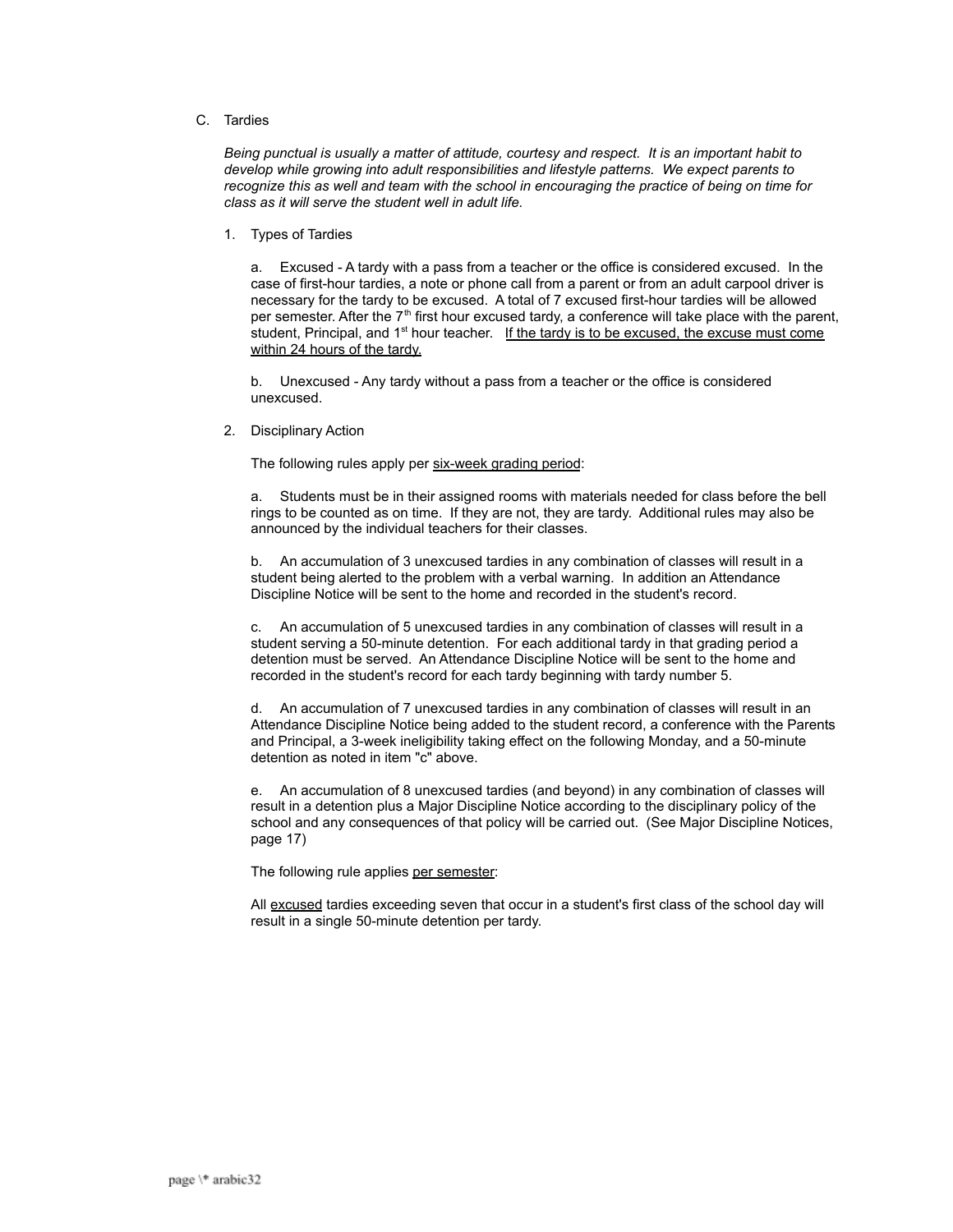#### **IV. Dress Code/Victory Christian Academy - High School, School Uniform Policy:**

Victory Christian Academy - High School strives to prepare students for excellence in higher education, community service, and Christian witness. Appearance plays a significant role in student pride and community participation. We recognize that these are the years in which students apply to universities, hold jobs, and develop relationships. Victory Christian Academy - High School has adopted a Uniform dress code. Students are expected to present themselves with excellence. Uniforms are required, and the following criterion is as follows:

#### **All student uniforms must be purchased from The Uniform Store.**

The Uniform Store 8160 La Mesa Blvd La Mesa, CA 91942 619-466-5437

**International Student Uniform Package: All International Students must purchase a Uniform Package. Which must include: 3 Polos, and any 3 bottom options. [Shorts, Pants, Skirts (girls)]**

Boys' Uniform Requirements:

#### **Boy's Shirts**

1. Polo Shirts- Polo Shirts must be gray, white or black with School Logo. Only The Uniform Store Apparel polo shirts with the "VICTORY" logo are acceptable. Polo Shirts may be un-tucked, but may not be excessively long.

#### **Boy's Pants**

- 1. Uniform Pants- Pants must be black or tan khaki style pants and **can only be purchased at the Uniform Store**. Pants that are excessively tight, baggy, dirty or sloppy are not allowed. Boy's may only wear a plain brown or black belt with pants or shorts of appropriate size to fit within the belt loops. No over-sized belt buckles or belts with logos are allowed. No Cargo Pants, Corduroy Pants, Sweat Pants or elastic bottoms.
- 1. Uniform Shorts- Uniform shorts must be black or tan khaki style shorts and can only be purchased at The Uniform Store. No Cargo, Corduroy or Board shorts allowed.

*Boys and Girls are expected to dress with professionalism and modesty. Torn clothing is not permitted. Excessive wear and tear will result in automatic replacement of that article of clothing. This is at the discretion of the principal. No messages, insignia, or language is acceptable on clothing, other than the Victory Christian Academy - High School logo. Hair must be well-groomed (no Mohawks, extreme styles, or shaved symbols), a natural color (no dyes, streaks, highlights, or tips). Only ears may be pierced and only one earring per ear. Tattoos are not allowed. If existing tattoos are present they must not be visible.*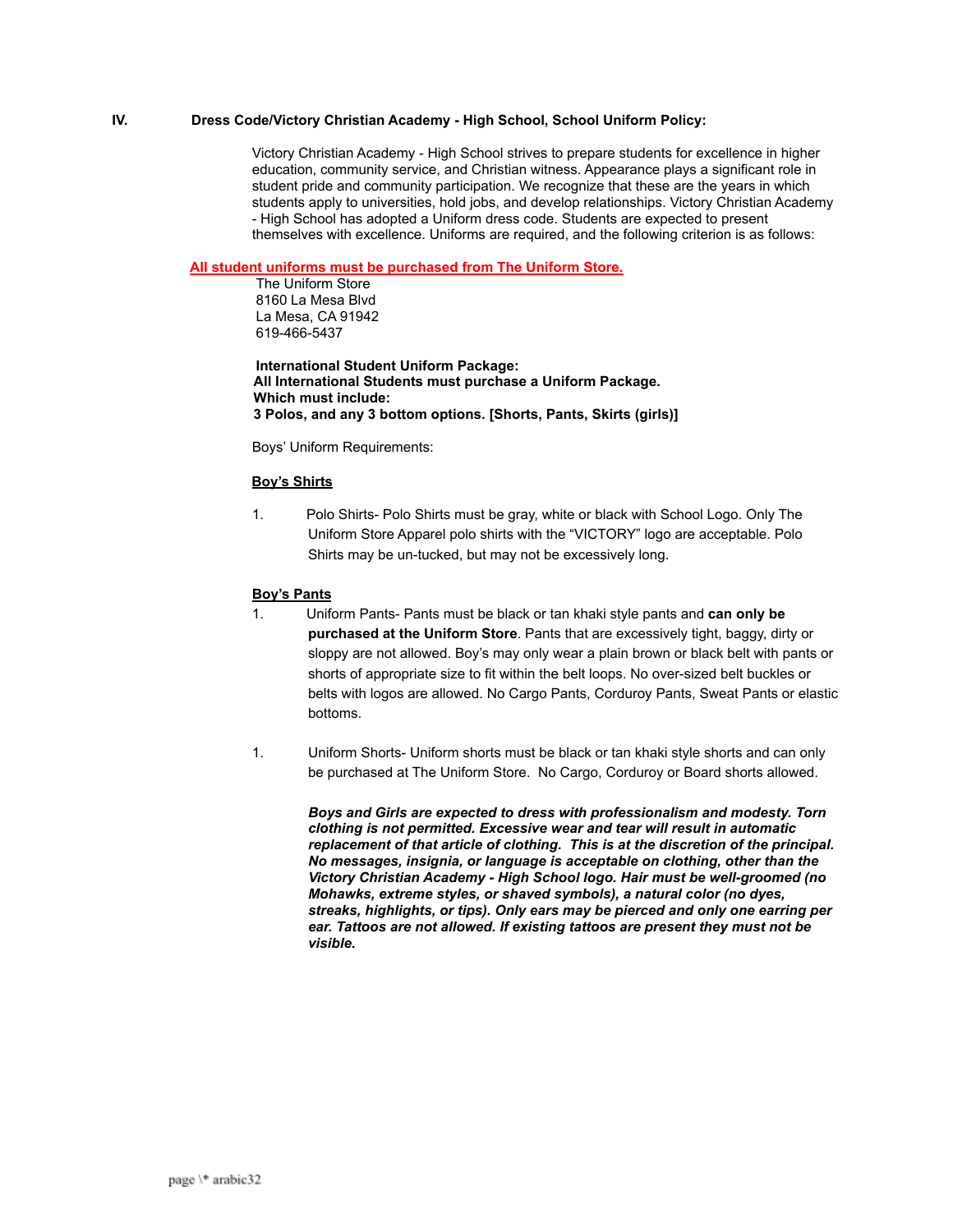Girls' Uniform Requirements:

#### **Girls' Shirts**

1. Polo Shirts- Polo Shirts must be gray, white or black with School Logo. Only The Uniform Store polo shirts with the "VICTORY" logo are acceptable. Polo Shirts may be un-tucked, but may not be excessively long.

#### **Girls' Skirts**

1. Plaid, black or Khaki.These items can only be purchased at The Uniform Store. Skirt length none higher than 2 inches from the back of the knee.

#### **Girls' Pants**

- 1. Uniform pants must be black or tan Khaki style pants. Pants that are excessively tight, baggy, dirty or sloppy are not allowed. Girl's may only wear a plain brown or black belt with pants or shorts of appropriate size to fit within the belt loops. No Cargo Pants or Corduroy allowed. No undergarments shall be visible at any time.
- 2. Uniform Shorts- Uniform shorts must be black or tan Khaki style shorts. No Cargo Shorts, Corduroy, or board shorts allowed. No undergarments shall be visible at any time.

*Girls are expected to dress with professionalism and modesty. Exposed midriffs, cleavage, and backs are not permitted. Torn clothing is not permitted. No messages, insignia, or language is acceptable on clothing, other than the victory Christian Academy - High School logo. Hair must be well-groomed (no Mohawks, extreme styles, or shaved symbols), and a natural color. Piercings (other than the ears), and tattoos are not permitted. If existing tattoos are present they must not be visible.*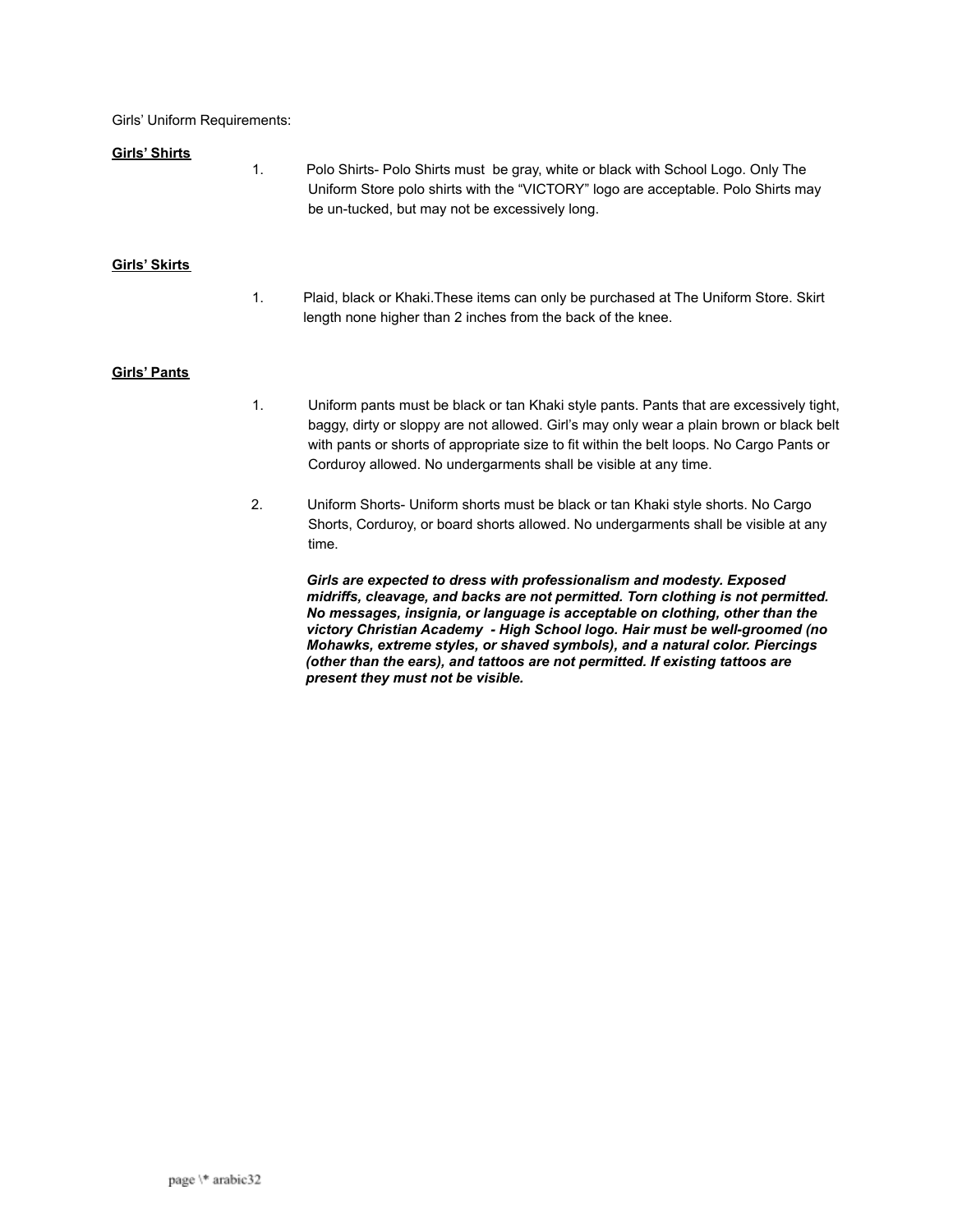#### **Footwear**

No Flip- flops, sandals or slides. No knee high boots or high heels allowed. Girls' closed-toe sandals must have a a strap. Flats only.

#### **Socks**

Knee-high socks or shorter are acceptable. Tights must be solid black, brown or white with no patterns. Thigh-high socks are not permitted-socks may not extend above the knee.

#### **Outerwear**

Students are permitted to wear any outerwear that is consistent with the "VICTORY"SD uniform colors (black, gray, white, gold). Outerwear logos may be no larger than the "VICTORY" logo on the uniform polo shirts, and may not contain anything offensive. Students may also choose to purchase "VICTORY" outerwear from The Uniform Store.

**Seniors may wear college sweatshirts of schools they have been accepted to.**

#### **Sweaters**

The uniform Store V-Neck Cardigan (Men and Women)

#### **Hats**

Hats may not be worn.

#### **PE**

PE clothes can be purchased through The Uniform Store. The Uniform Store shorts and The uniform Store PE T-shirt are required. You will also need to wear tennis shoes and socks

**Every Friday, jeans and an "VICTORY" Shirt can be worn as the uniform unless otherwise stated by the administration. Jeans may not be excessively tight, baggy or have excessive wear and tear. No holes or rips allowed.**

**Make-up, nail polish, may not be worn by male students. Visible piercings (earrings OK) or tattoos, clip on rings, tongue rings, or studs on any student are not permitted.**

**Chains of any kind, attached or unattached to clothing, are not permitted. This does not include gold/silver chains worn for jewelry purposes. Rave style bracelets are not permitted. (Ex: beads or hemp products signifying any type of drug culture or reference.)**

*Special dress days (jeans, jerseys, hats, etc.) may be permitted during the year at the discretion of the Executive Director, and/or Principal. The Executive Director, Principal, and teachers are the final arbiters of whether particular clothing is acceptable. Initial violations of the dress code will result in immediate correction. Subsequent violations will result in meeting with parents or guardians, suspension, or other disciplinary measures.*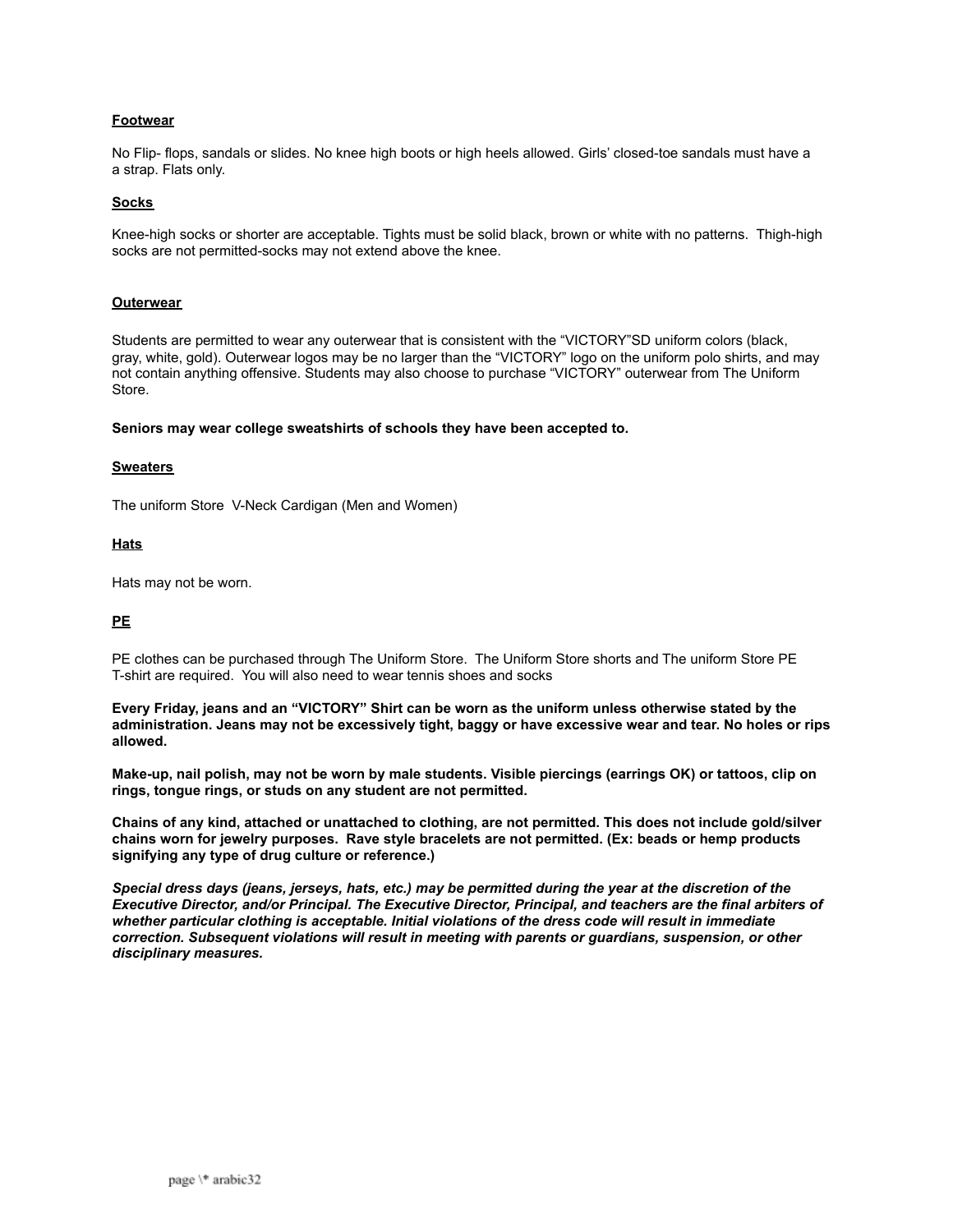#### **Personal Hygiene**

Good personal hygiene should be maintained by regular showering and clean clothes, including PE uniforms.

Make-up should be designed to enhance the total appearance and not to draw attention to any particular feature. It should be worn lightly and not to excess.

#### **Remedies and Adjudication**

Students who do not abide by these guidelines will be referred to the Principal or Executive Director for correction or disciplinary action.

#### **V. Tablet, Computer Network, & Internet Acceptable Use Policy**

#### **TABLET ACCEPTABLE USE POLICY** (Android, Apple, Chrome, or Windows device)

Victory Christian Academy is pleased to offer students a learning experience that utilizes tablets in a 1-to-1 environment. Utilizing a tablet at Victory Christian Academy gives students the ability to learn anywhere, anytime in the classroom or at home. This 1-to-1 personalized learning narrows the digital divide between students and promotes responsible use of today's technologies.

All tablets must be enrolled in our on-campus Mobile Device Management system (MDM) in order to be used while on-campus.

Victory Christian Academy reserves the right to confiscate and search a student's tablet to ensure compliance with the Acceptable Use Policy.

Students in violation of the Acceptable Use Policy may be subject to but not limited to; disciplinary action, banning internet access to student tablets, and parent conferences. **In the event of confiscation, completion of all class work remains the responsibility of the student**. Victory Christian Academy is not responsible for the financial loss of any personal files that are deleted.

#### **Student Responsibilities:**

Students are advised to purchase protective covers/cases for their tablets. The case should cover the front and back of the tablet. Rugged cases are available at most retail outlets that sell electronics and are a good investment, especially, if you are rough on your devices.

The tablet screen is made of glass and is subject to cracking and breaking if misused.

Never drop or place heavy objects (books, laptops, etc.) on top of the tablet.

Only a soft cloth or laptop screen cleaning solution should be used to clean the tablet's screen.

To extend battery life, students should always turn off and secure their tablet after work is completed. Do not subject the tablet to extreme heat or cold (do not store in vehicles).

#### **Safeguarding and Maintaining as an Academic Tool:**

Students are required to have their tablet at school every day, fully charged. Charging at school is prohibited.

If a tablet is left at home or is not charged, the student remains responsible for completing and submitting all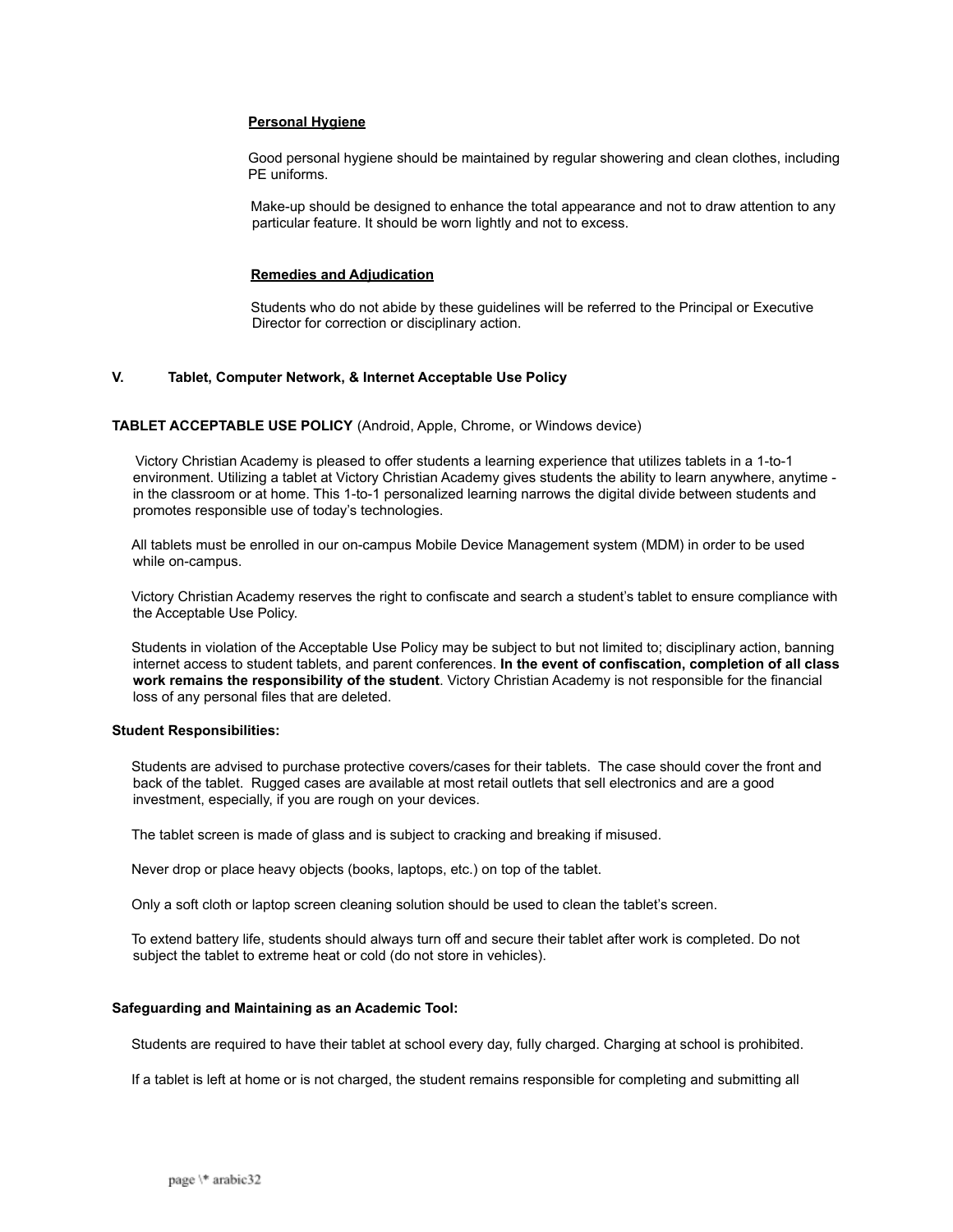#### coursework as if they had use of their tablet. **Repeat offenses will require a parent meeting with the Principal and/or Technology Director.**

Malfunctions or technical issues are not acceptable excuses for failing to complete an assignment, unless no other means of completion exist.

Items deleted from the tablet cannot be 'undeleted', so backing up your work is very important. Work completed on the tablet should be saved to your DRIVE account.

Preloaded apps may not be deleted and they must be updated periodically.

Memory space is limited. Academic content takes precedence over personal files and apps.

In the case of memory space conflict, personal files/apps must be removed at the student's expense.

Non-educational content is for personal use only and should not be shared in any manner, audio or visual, with other students. The volume is to remain on mute unless headphones are attached and/or permission is obtained from the teacher.

The whereabouts of the tablet should be known at all times. It is the student's responsibility to keep their tablet secure.

Tablets belonging to other students are not to be tampered with in any manner. If a tablet is found unattended, it should be given to the nearest faculty/staff member.

#### **Lost, Damaged or Stolen Tablet:**

If a Tablet is lost, stolen, or damaged, the Principal's Office must be notified immediately.

Tablets that are believed to be stolen can be tracked through the Mobile Device Management System. Lost Tablets that cannot be recovered are capable of being remotely wiped.

**Student-Owned Tablets:** We strongly urge families to purchase a protection plan such as those offered by AppleCare and Squaretrade. Students must have a tablet with them each day. In the event a student damages a personal Tablet, it is the family's responsibility to ensure the student has a tablet for class as soon as possible. *Note: Smartphones may not be used in lieu of tablets*.

#### **Tablet Use and Monitoring**

The tablet is subject to routine monitoring by teachers, administrators, and the technology staff. The Victory Christian Academy Technology Department will periodically monitor tablet wireless activity. If the acceptable use policy is violated, parents will be notified and disciplinary action may result.

Prohibited Uses Include:

- Games Games may not be opened or played during any class period or passing period, regardless of whether the teacher has finished for the day. Games may only be played at break, lunch, and before/after school.
- Accessing Inappropriate Materials All material on the tablet must adhere to the values and mission of Victory Christian Academy. Students must abide by these same guidelines when using lab computers and laptops. Students are not allowed to send, access, upload, download, or distribute offensive, profane, threatening, pornographic, obscene, or sexually explicit materials. The use of alternate DNS's and proxy sites are also prohibited.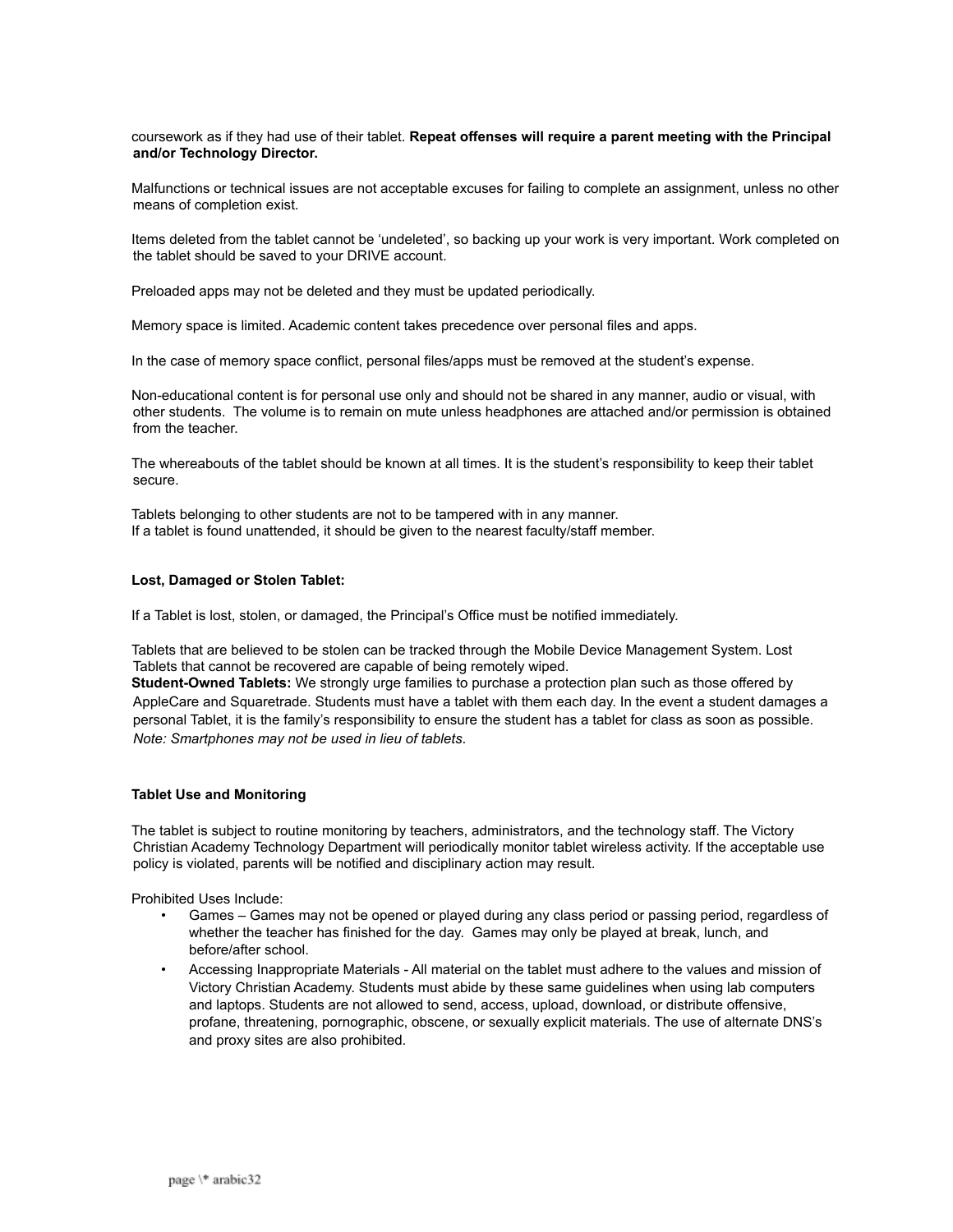- Illegal Activities Use of the school's internet/E-mail accounts for financial or commercial gain or for any illegal activity.
- Violating Copyrights Students can have music and install apps on their tablets, however the items downloaded and synced to the tablet must be in compliance with Federal copyright laws.
- Cameras Students must use good judgment and follow the predefined Victory Christian Academy rules of conduct when using the camera. The student agrees that the camera will not be used to take inappropriate, illicit or sexually explicit photographs or videos, nor will it be used to embarrass anyone in any way. Any use of cameras in restrooms or private areas, regardless of intent, will be treated as a serious violation.
- Use of the camera and microphone are strictly prohibited in the classroom and common areas unless permission is granted by a teacher.
- Misuse of Passwords/Unauthorized Access Students should set a passcode to their tablet to prevent other students from misusing their tablet. Any student caught trying to gain access to another student's accounts, files or data will be subject to disciplinary action.
- Malicious Use/Vandalism Any attempt to destroy hardware, software or data.
- Jailbreaking Jailbreaking is the process that removes any limitations placed on a tablet by the manufacturer. Once jailbroken, users are able to download additional applications, extensions and themes that are not otherwise available. Jailbreaking results in a less secure device and is strictly prohibited.
- **Tampering with School-Assigned Profiles Students must not remove or otherwise modify the tablet profiles that have been issued by the school.**

#### **COMPUTER, NETWORK, AND INTERNET ACCEPTABLE USE POLICY**

Victory Christian Academy High School is pleased to make available to students access to the school Network and to the Internet. In order for us to be able to continue to make the computer Network and Internet access available, all students must take responsibility for appropriate and lawful use of this resource. Students must understand that one student's misuse of the network and Internet access may jeopardize the ability of all students to enjoy such access. While the school's teachers and staff will make reasonable efforts to supervise student use of the Network and Internet, they must have student cooperation in exercising and promoting responsible use of this resource.

Listed below are the provisions of your agreement regarding computer Network and Internet use. If any user violates this Policy and Agreement, the student's access may be denied, and he/she may be subject to additional disciplinary action.

#### **Student Access**

A student who submits a properly signed Policy and Agreement to the school and follows the policy to which he/she has agreed will be permitted access to the VICTORY CHRISTIAN ACADEMY Network and Internet. Students will be asked to sign a new Policy and Agreement *each year* that they are students at Victory Christian Academy before they are given access to the Network and the Internet.

#### **Guidelines:**

All users and their parents/guardians are advised that access to the electronic network may include the potential for access to material inappropriate for school-aged pupils. Every user must take responsibility for his/her use of the computer network and Internet and avoid these sites.

• **Electronic Correspondence on VICTORY CHRISTIAN ACADEMY computers is allowed only through your VICTORY CHRISTIAN ACADEMY provided account and should be used for school purposes only.** *\*\*All other correspondence is prohibited.* This includes but is not limited to: chat rooms, personal email accounts, instant messages, blogs, or any form of correspondence not authorized by your teacher(s).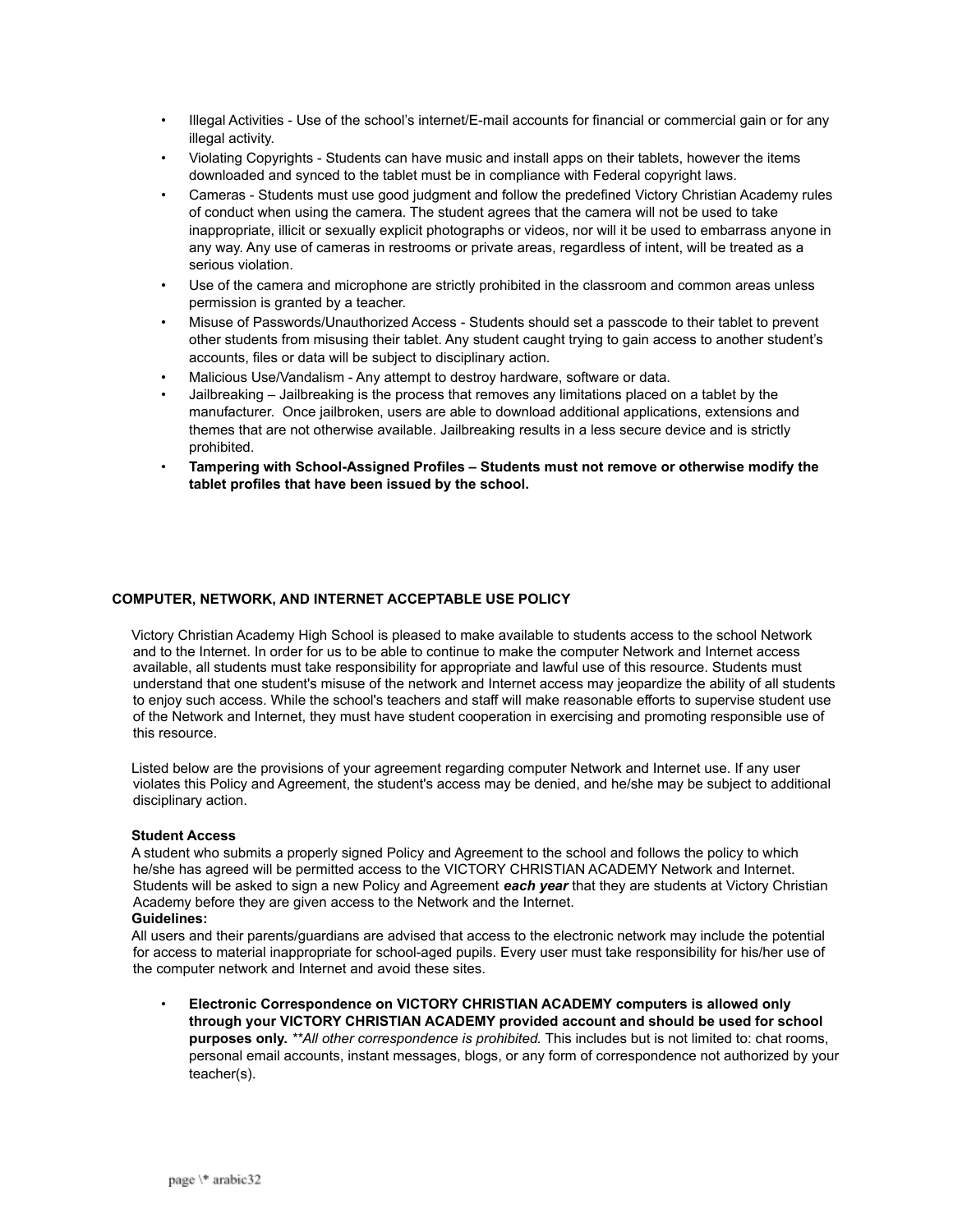- The following uses are also **prohibited:**
- Offering for sale or use any substance which is prohibited by Victory Christian Academy Student Handbook; Viewing, transmitting or downloading inappropriate materials or materials that encourage others to violate the law;
- Intruding into the school network or the computer of others;
- Downloading any programs or files, such as but not limited to MP3s files, onto computers or user directories, or for the purpose of saving to disks or USB memory accessories;
- Game/music playing on Victory Christian Academy computers;
- Using proxy servers;
- Commercial use; students may not sell, buy or bid on anything over the Internet. Students may not supply private information about you or others, including credit card numbers, social security numbers, private addresses, etc.
- Connecting a personal laptop to the Victory Christian Academy Network without permission.
- **You must not disclose or share your password with others.**
- Only school issued DVD/CDs may be used on Victory Christian Academy computers.

**Privacy:** Network and Internet access is provided as a tool for your education. Victory Christian Academy reserves the right to monitor, inspect, copy, review and store at any time and without prior notice all usage of the computer network and Internet access and all information transmitted or received in connection with such usage. All such information shall be the property of Victory Christian Academy and no user shall have any expectation of privacy regarding such materials.

**Failure to Follow Policy and Breach of Agreement:** The student's use of the computer Network and Internet is a privilege, not a right. A user who violates this policy and breaches his/her Agreement, may receive a minimum of two weeks suspension from the school network. Any second offense may result in disciplinary action, determined by the Principal.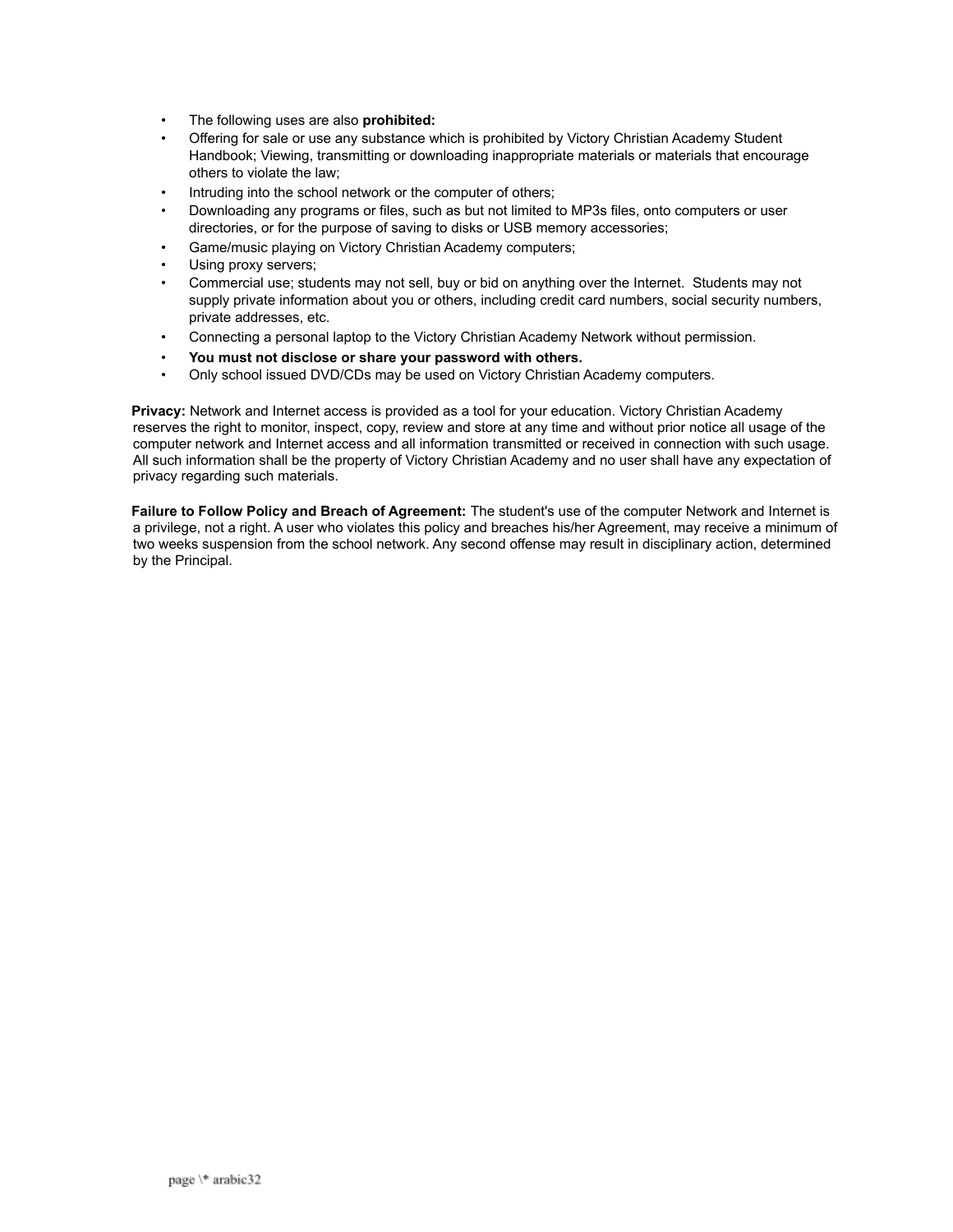#### **VII. On Campus Procedures**

A. Nuisance Items

Nuisance items such as, but not limited to,

| Laser Pens  | <b>Noisemakers</b> | <b>Water Guns</b> |
|-------------|--------------------|-------------------|
| Skateboards | Cigarette Lighters |                   |

are not to be on campus during the school day. Such items will be confiscated by school personnel and must be picked up from the school office by the parent.

The following items are permitted at school, however, they are not to be used, seen, or heard, from the time school begins until the end of the school day:

| iPods              | lap tops not approved by "VICTORY" |
|--------------------|------------------------------------|
| <b>Cell Phones</b> | personal video games               |

- B. Campus
	- 1. Closed Campus

Students are not to leave campus from the time they arrive until their school day is finished, with the exception of senior lunch privilege (when in effect and a student is eligible).

2. Leaving School Grounds

Students who must leave because of illness or for special reasons may not leave school grounds without permission from the Principal. No permission will be given to leave without the permission of the student's parent or guardian. Parents picking up students during the school day must sign the student out in the office. In the case of student drivers, the student must sign out if leaving during the school day.

3. Close of the School Day

Once a student leaves campus following his/her last class, he/she is expected to go straight home or to another designated location of which his/her parents are aware. Except for official school-sponsored activities, students may not return to the campus during the same day once they have left. Students must be picked up on school grounds and not on the street in front of the school.

4. Travel to Off-Campus Events

Students who leave campus to attend off-campus events sponsored by the school including, but not limited to, rehearsals, practices and athletic events travel between the school and the event without the responsibility of and supervision from the school. It is the responsibility of parents to arrange for such transportation.

Except when busses, vans, or public transportation are used exclusively, a form must be signed by parents authorizing the specific transportation arrangement for each occasion. Even when these arrangements are facilitated by the school, parents have the sole responsibility for indicating who is to operate motor vehicles and who may accompany such in these transports.

When a student arrives at the school-sponsored event, he or she is considered under the authority and supervision of the school representative on site such as coach, sponsor, parent chaperons etc. as long as he/she is in attendance.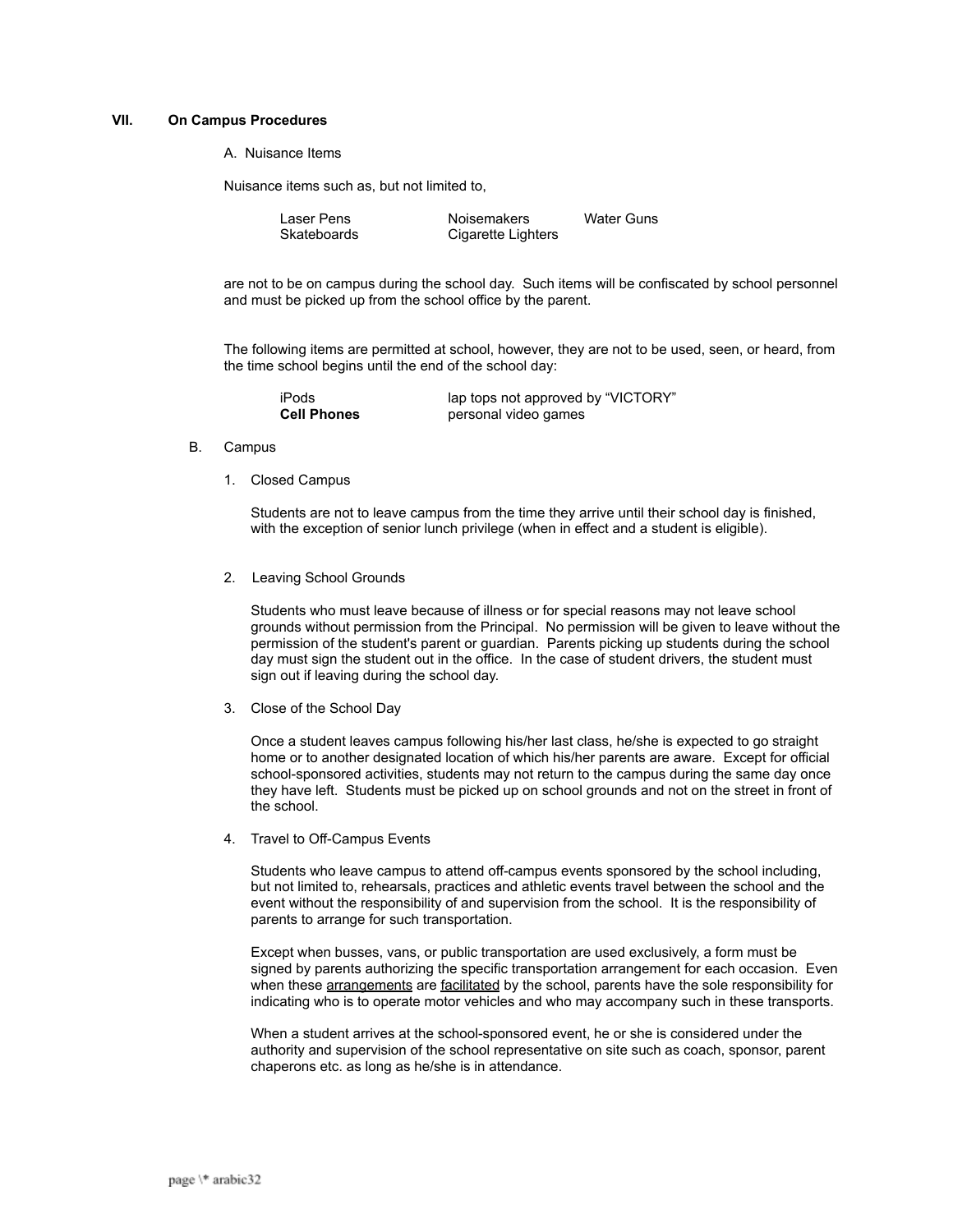5. Visitors/Alumni Visiting the Campus

Students desiring to have a visitor on campus must make arrangements with the Principal in advance. An information form is available in the office. Visitors/alumni to the school campus or school events are subject to the same rules as the students. Visitors/alumni must check in at the office when they arrive and will be asked to wear special identification. Parents who wish to visit classes are welcome but are asked to make prior arrangements. Alumni are welcome any time but should not disturb classes. Any visitors (excluding alumni) coming on campus for lunch must eat lunch in the front office.

6. Use of Telephone

Student calls may be made from the office **or by using their cell phones,** and must be done between classes or at lunch — not during classes or study halls unless a teacher has given permission.

7. On-Campus Supervision

While students are on campus during the school day they are to be under supervision at all times. Students leaving before the end of the school day for doctor appointments, etc. must sign out in the office. Students will not be released from class until a parent/guardian arrives and signs the student out.

- C. Student Driving
	- 1. Some students drive cars, ride motorcycles or non-motorized bikes to school or school events. The use of such vehicles is restricted to the student who drives or rides it from home.
	- 2. Students must drive carefully and sensibly and park in the designated locations. The speed limit on campus is 5 miles per hour.
	- 3. Cars and other motorized vehicles must be registered in the school office and display a parking permit which will be issued upon registration.
	- 4. The parking areas and cars are off-limits to students during the school day. Upon arrival, students are required to leave their vehicles and report to the school promptly. Items needed during the day, including athletic clothing, must be removed from parked cars upon arrival.
	- 5. Infringements of rules and regulations regarding driving may result in suspension or expulsion from school. Driving behavior which will result in disciplinary action includes but is not limited to squealing tires, fishtailing and driving too fast.
- D. Bicycles

Students are encouraged to ride their bicycles to and from campus, but not on the campus during school hours. Bicycles are to be placed in designated area during school hours.

E. Lunch and Snack Time Procedures

Students should bring their own lunches if they are not participating in the school's hot lunch program. Snack/lunch sales by student organizations continue to be popular, but cannot be relied upon to meet nutritional needs.

No food or beverages (except water at the discretion of the teacher) are allowed in the classrooms. All food and drink should be opened and consumed outside. Lunches, snacks and beverages should be kept in students' designated areas until break time, lunchtime or after school.

**No off-campus lunch delivery is allowed except by the parent. This includes Grubhub, Uber**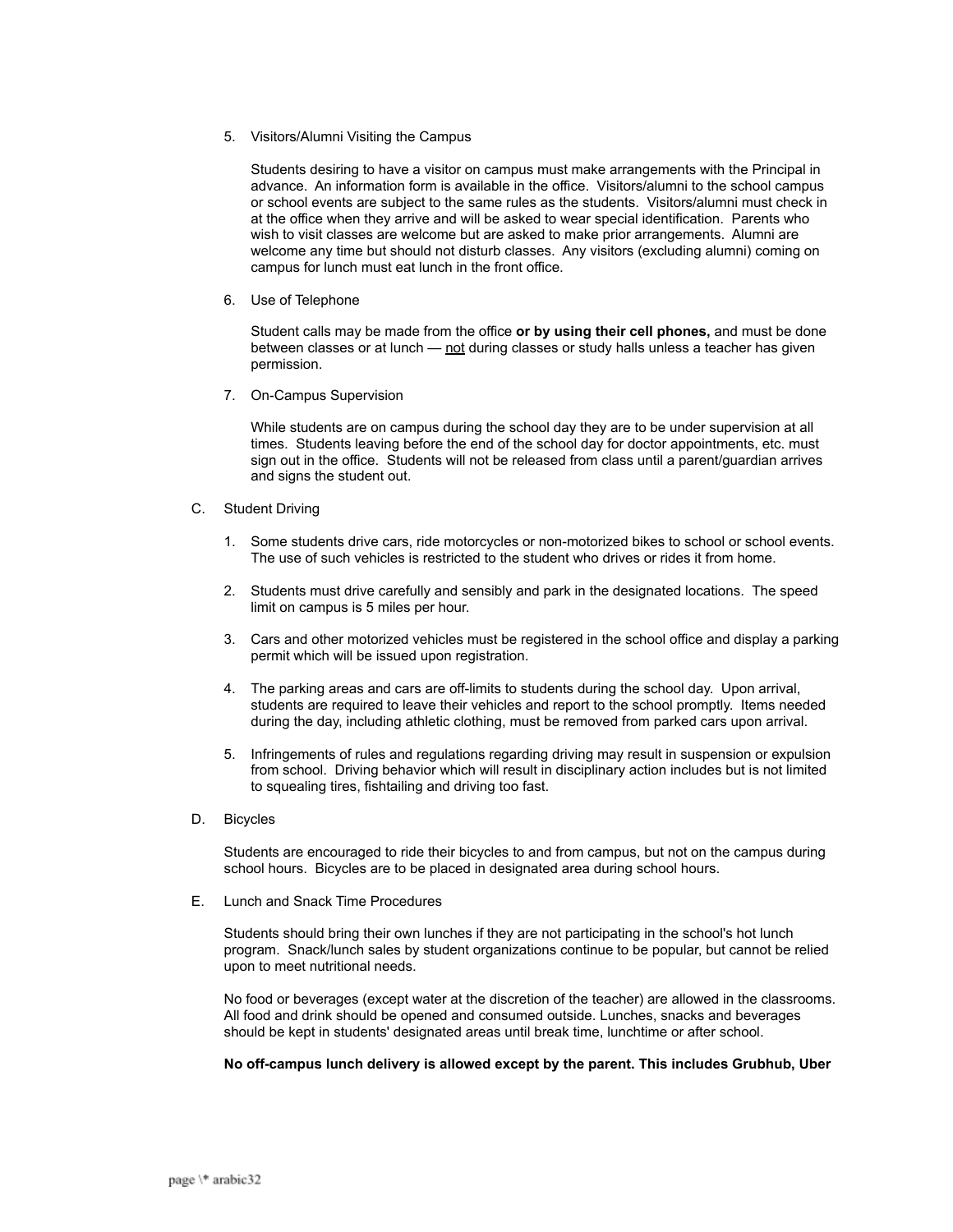**eats, or any other similar group. Exceptions are only made for senior students on Wednesdays, the designated off-campus lunch day. There will be a designated delivery point for such deliveries on Wednesdays only. (Seniors only**)

Students may occupy the classrooms during the lunch period only if a teacher is present for supervision.

Students are to eat lunch and snacks in the designated lunch areas. All trash is to be placed immediately in the proper trash containers. During inclement weather, classrooms will be open for eating lunch.

#### F. Student Store

Lunch items, snacks and drinks may be purchased at lunch and during morning break time only—never during class time.

G. School Furniture

School equipment, furnishings, desks and chairs are not to be moved from their assigned rooms without permission of a teacher. School desks, chairs, equipment, and material must be used properly. Students who cause damage or unnecessary maintenance in these areas and additionally to outside property and landscaping will be assigned work and/or fines and will be charged the cost of repair or replacement.

H. Use and Abuse of Books and Equipment

Excessive damage, wear and tear or loss of learning materials and equipment belonging to the school will result in fines or replacement fees as determined by the teacher, coach or administrator. Covers are required for all books and tablets belonging to the school.

I. Transcript Requests

.

Transcript requests may be made in the school office. Allow up to 24 hours to process request.

- J. Dropping or Changing a Class (see pg. 13)
- K. Lost, Stolen, and Found Items

The school is not responsible for lost or stolen personal items. Any personal items that are brought to campus will not be replaced by "VICTORY"SD if lost or stolen. All Items belonging to students that are left in classrooms, restrooms, lunch area, etc. will be collected and sent to lost and found. Students may claim lost articles in the school office. All unclaimed items will be donated to a local charity at the end of each semester.

L. Public Display of Affection

*We are Christ's people. Our relationships with each other are to reflect behavior that is Christ-pleasing—showing reverence to the Creator, respect to our bodies and other people and responsibility in the area of handling our God-given sexuality. We can give offense to others and misrepresent our school by the manner in which we publicly display our affections. We expect that all relationships will be conducted in a Christ-pleasing manner and in accord with the principles of a Christian school.*

The community has determined that the acceptable couple behavior at school or any school-sponsored event, is limited to: holding hands. The Principal is the final arbiter of what is considered acceptable within these limits. Behaviors beyond these limits will result first in a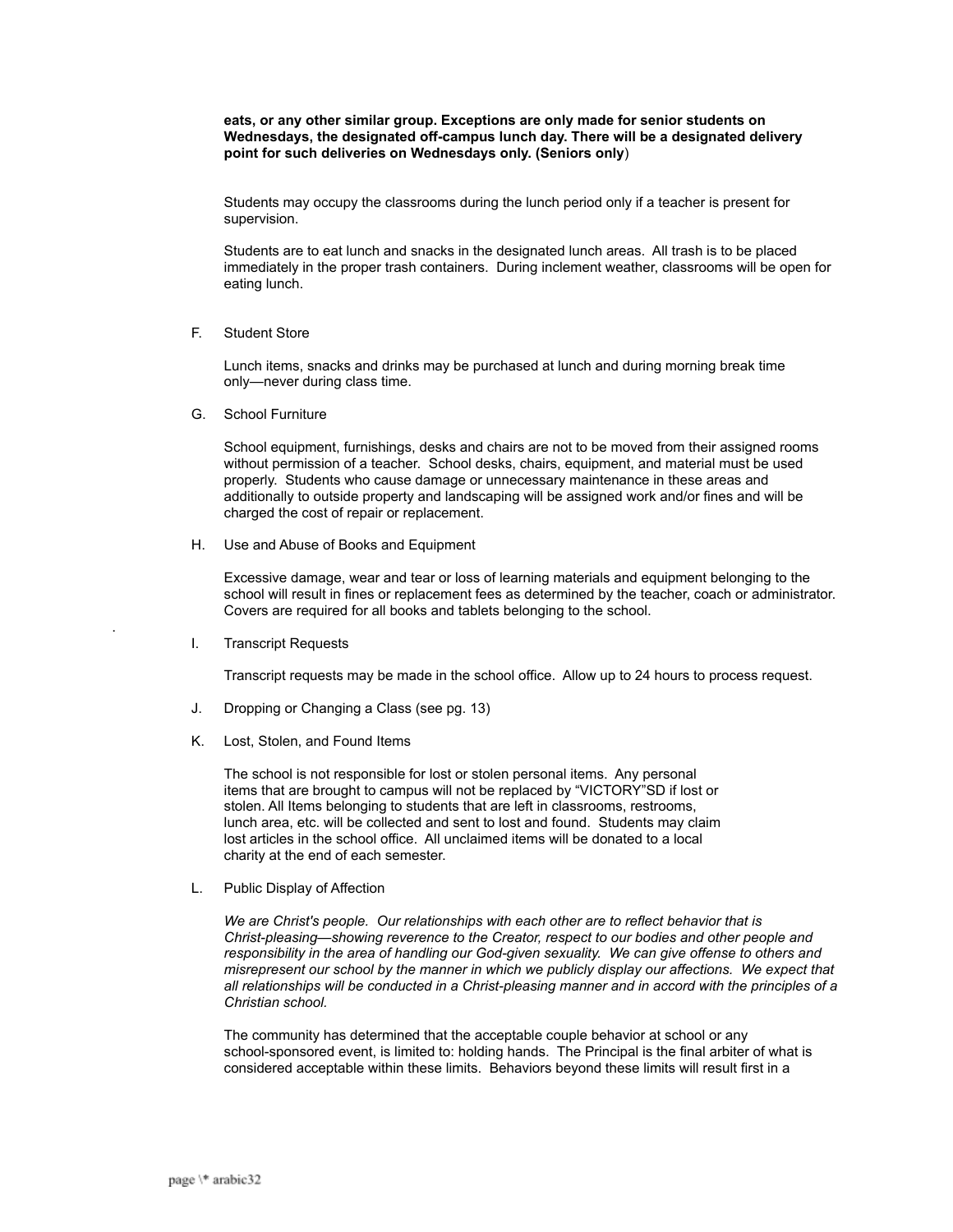warning and a meeting with the Principal and any peers, parents, or teachers the Principal invites to participate.

Any further occurrence of unacceptable behavior will result in immediate detention (scheduled separately) and a meeting with the Principal and his/her designated participants. If this meeting does not result in a satisfactory solution, a consultation will be scheduled between the students involved, their parents, and the Principal. Repeated behavior that is unacceptable regarding public display of affection could result in dismissal from school.

#### M. Social Activities

School-sponsored student activities are governed by school policies. Therefore, the discipline policy and school operating procedures (e.g. dress code, etc.) must be adhered to by students and their guests. Students who wish to bring a guest to a dance or school function must complete a "Request to Bring a Guest to a School Function" form prior to signing up the guest for the event. Once the form has been completed it needs to be approved by the Principal. Alumni are welcome at school-sponsored student activities, but approval is needed in advance to attend.

N. Fund-raising Activities

For the purpose of coordination and suitability all school events and student sales or fund-raising activities must be cleared through the Principal. Request Forms in Office.

O. Participation in Baccalaureate and Graduation Ceremonies

Students who are candidates eligible for graduation from Victory Christian Academy - High School must participate in the annual baccalaureate and graduation exercises at the end of the second semester in order to receive a diploma. Those who have not met the graduation requirements may not participate; neither are they required to participate if requirements are met subsequently.

#### **VIII. Appeal Process**

*At Victory Christian Academy - High School it is desired that everyone receives satisfaction regarding their concerns and questions. To capitalize on the expertise of the various school personnel, for maximum efficiency and to follow the directives of our Lord Himself in Matthew 18, a structure is in place for responding to questions and concerns. The first level of contact should be with the individual most directly involved in the matter under question. If discussion and repeated contact with that individual does not bring about satisfactory understanding, then the head of the department should be contacted. If discussing with the department head does not give satisfaction, then the Principal should be consulted. If conferring with the Principal does not bring satisfactory results, then the matter may be referred to the Board of Regents for resolution.*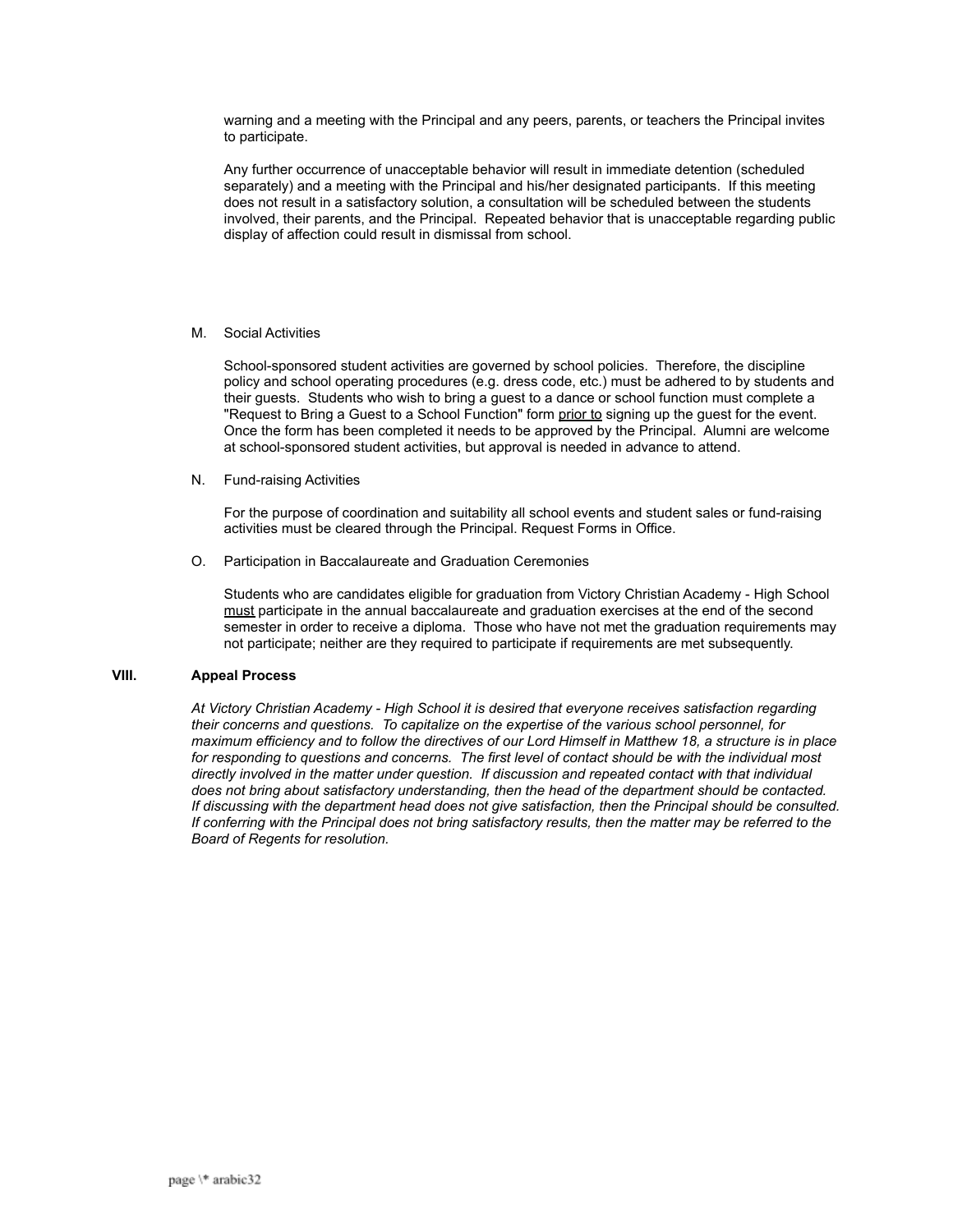| Absences<br>Academic Integrity<br><b>Academic Probation</b><br>Accreditation<br>Admissions<br><b>Appeal Process</b><br>ASB<br>Athletics<br>Attendance at Extra-Curricular Activities<br><b>Attendance Policy</b> | 18<br>13<br>12<br>3<br>3, 8<br>31<br>14<br>14<br>19 |
|------------------------------------------------------------------------------------------------------------------------------------------------------------------------------------------------------------------|-----------------------------------------------------|
| Baccalaureate                                                                                                                                                                                                    | 18                                                  |
| <b>Bicycles</b>                                                                                                                                                                                                  | 31                                                  |
| Cell Phones                                                                                                                                                                                                      | 29                                                  |
| <b>CIF Requirements</b>                                                                                                                                                                                          | 28                                                  |
| Close of the School Day                                                                                                                                                                                          | 13                                                  |
| <b>Closed Campus</b>                                                                                                                                                                                             | 28                                                  |
| <b>Co-Curricular Activities</b>                                                                                                                                                                                  | 28                                                  |
| Computer, Network, and Internet Acceptable Use Policy                                                                                                                                                            | 14                                                  |
| Conduct                                                                                                                                                                                                          | 26                                                  |
| Course Load                                                                                                                                                                                                      | 11, 15                                              |
| <b>Delinquent Tuition</b>                                                                                                                                                                                        | 9                                                   |
| Detentions<br><b>Disciplinary Procedure</b><br>Dress Code<br>Driving<br>Dropping or Changing a Class<br>Eligibility                                                                                              | 6<br>15<br>15<br>21<br>29<br>13<br>12               |
| <b>Excessive Absence</b>                                                                                                                                                                                         | 19                                                  |
| Fees                                                                                                                                                                                                             | 5                                                   |
| <b>Financial Assistance</b>                                                                                                                                                                                      | 6                                                   |
| <b>Fundraising Activities</b>                                                                                                                                                                                    | 31                                                  |
| Furniture                                                                                                                                                                                                        | 30                                                  |
| Goals                                                                                                                                                                                                            | 2                                                   |
| <b>GPA</b>                                                                                                                                                                                                       | 10                                                  |
| <b>Grading Policy</b>                                                                                                                                                                                            | 9                                                   |
| Graduation                                                                                                                                                                                                       | 5, 31                                               |
| Grants                                                                                                                                                                                                           | 7                                                   |
| Hair                                                                                                                                                                                                             | 21                                                  |
| Harassment                                                                                                                                                                                                       | 3                                                   |
| <b>Homework Policy</b>                                                                                                                                                                                           | 11                                                  |
| Honor Roll                                                                                                                                                                                                       | 12                                                  |
| Ineligibility                                                                                                                                                                                                    | 12                                                  |
| Late Enrollment                                                                                                                                                                                                  | 6                                                   |
| Learning Disabilities                                                                                                                                                                                            | 8                                                   |
| Leaving School Grounds                                                                                                                                                                                           | 28                                                  |
| Lost, Stolen, and Found Items                                                                                                                                                                                    | 30                                                  |
| Lunch and Snack Time Procedures                                                                                                                                                                                  | 29                                                  |
| <b>Major Discipline Notices</b>                                                                                                                                                                                  | 17                                                  |
| <b>Mission Statement</b>                                                                                                                                                                                         | 2                                                   |
| Nuisance Items                                                                                                                                                                                                   | 28                                                  |
| Pastor's Recommendation                                                                                                                                                                                          | 3                                                   |
| Personal Hygiene                                                                                                                                                                                                 | 24                                                  |
| Principal's Recommendation                                                                                                                                                                                       | 3                                                   |
| Probation                                                                                                                                                                                                        | 12                                                  |
| Public Display of Affection                                                                                                                                                                                      | 30                                                  |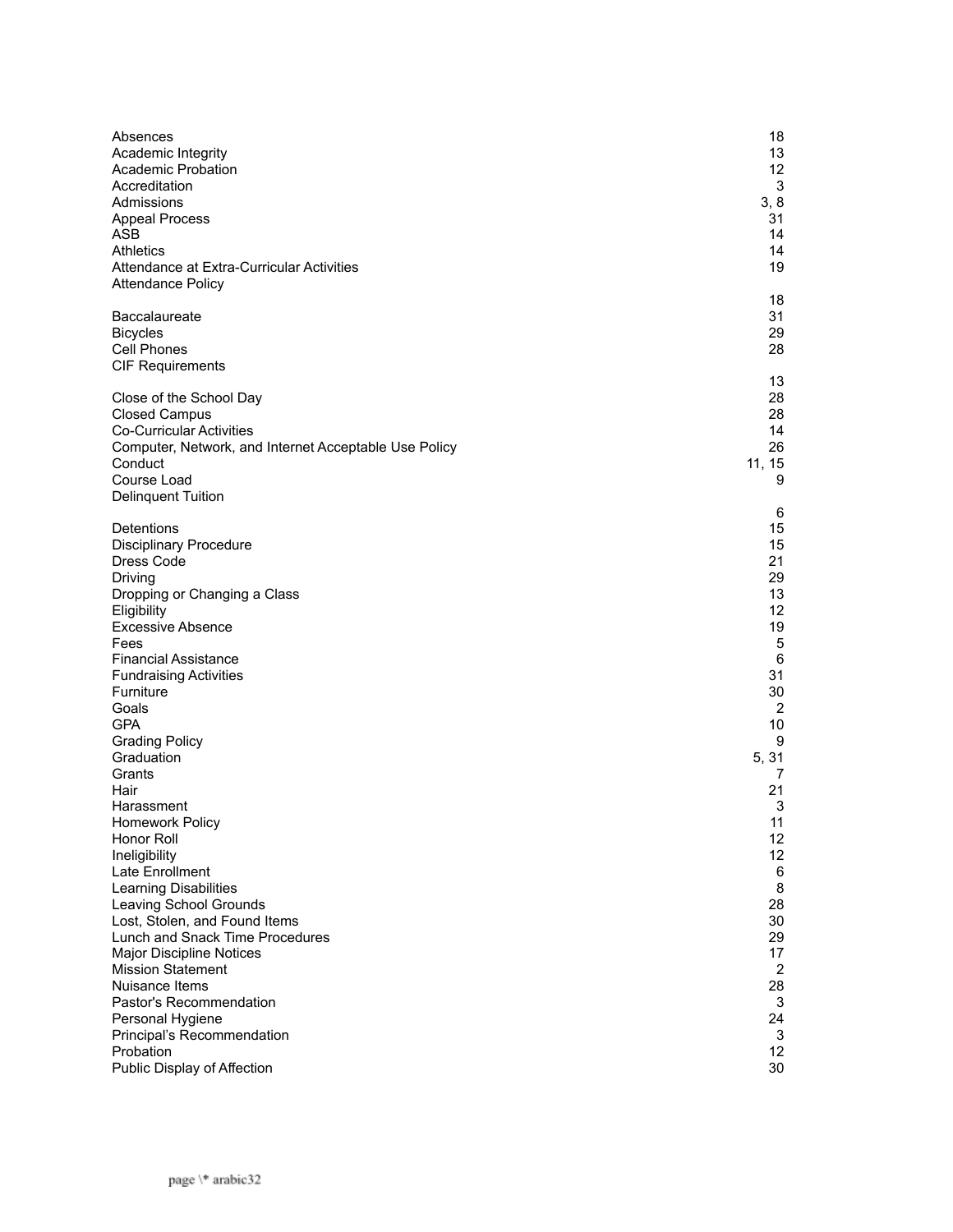| <b>Refund Policies</b>        | 6          |
|-------------------------------|------------|
| Saturday School               | 15         |
| Scheduling                    | 9          |
| School-Wide Materials Policy  | 11         |
| Severe Misconduct             | 17         |
| Sign Out                      | 28         |
| <b>Social Activities</b>      | 31         |
| <b>Student Driving</b>        | 29         |
| <b>Student Store</b>          | 30         |
| Substance Abuse               | 17         |
| Supervision                   | 18, 29, 30 |
|                               | 24         |
| Tardies                       | 20         |
| Telephone                     | 29         |
| Vanco Financial Simply Giving | 5          |
| <b>Transcript Requests</b>    | 30         |
| Transportation                | 28         |
| Travel to Off-Campus Events   | 28         |
| <b>Tuition and Fees</b>       | 5          |
| <b>Tuition Assistance</b>     | 7          |
| <b>Visitors</b>               | 29         |
| <b>Waiting List</b>           | 3          |
| Withdrawl                     | 5          |